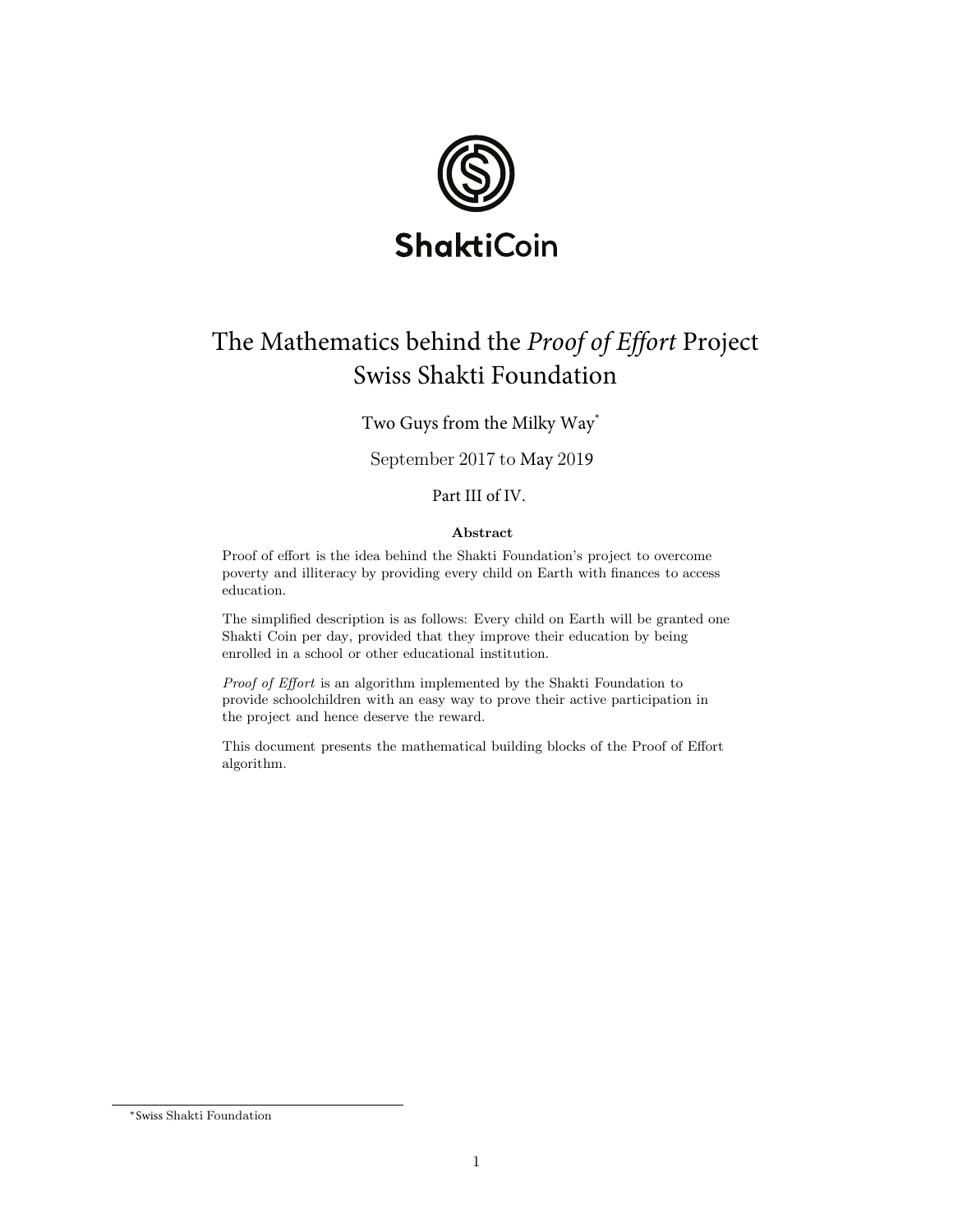# Contents

|          | 1 Glossary                                                                                                                                                                                                                           | 3                                                              |  |
|----------|--------------------------------------------------------------------------------------------------------------------------------------------------------------------------------------------------------------------------------------|----------------------------------------------------------------|--|
| $\bf{2}$ | Sets, Functions, and Mathematical Notation Used<br>5                                                                                                                                                                                 |                                                                |  |
| 3        | Introduction<br>10                                                                                                                                                                                                                   |                                                                |  |
| 4        | <b>Basic Sets</b><br>4.1<br>4.1.1<br>4.1.2<br>4.1.3<br>4.2<br>4.3<br>4.4<br>4.5<br>4.6<br>Set of wallet holders $\dots \dots \dots \dots \dots \dots \dots \dots \dots \dots \dots \dots \dots \dots \dots \dots \dots \dots$<br>4.7 | 11<br>12<br>12<br>13<br>13<br>13<br>14<br>14<br>15<br>16<br>17 |  |
| 5        | Definition of <i>Effort</i><br>5.1<br>5.2<br>5.3<br>5.4<br>5.4.1<br>5.4.2<br>Threshold functions (implementation) $\ldots \ldots \ldots \ldots \ldots \ldots \ldots \ldots \ldots$<br>5.4.3<br>5.5                                   | 18<br>18<br>18<br>20<br>20<br>20<br>21<br>22<br>23             |  |
| 6        | Conclusion                                                                                                                                                                                                                           | 26                                                             |  |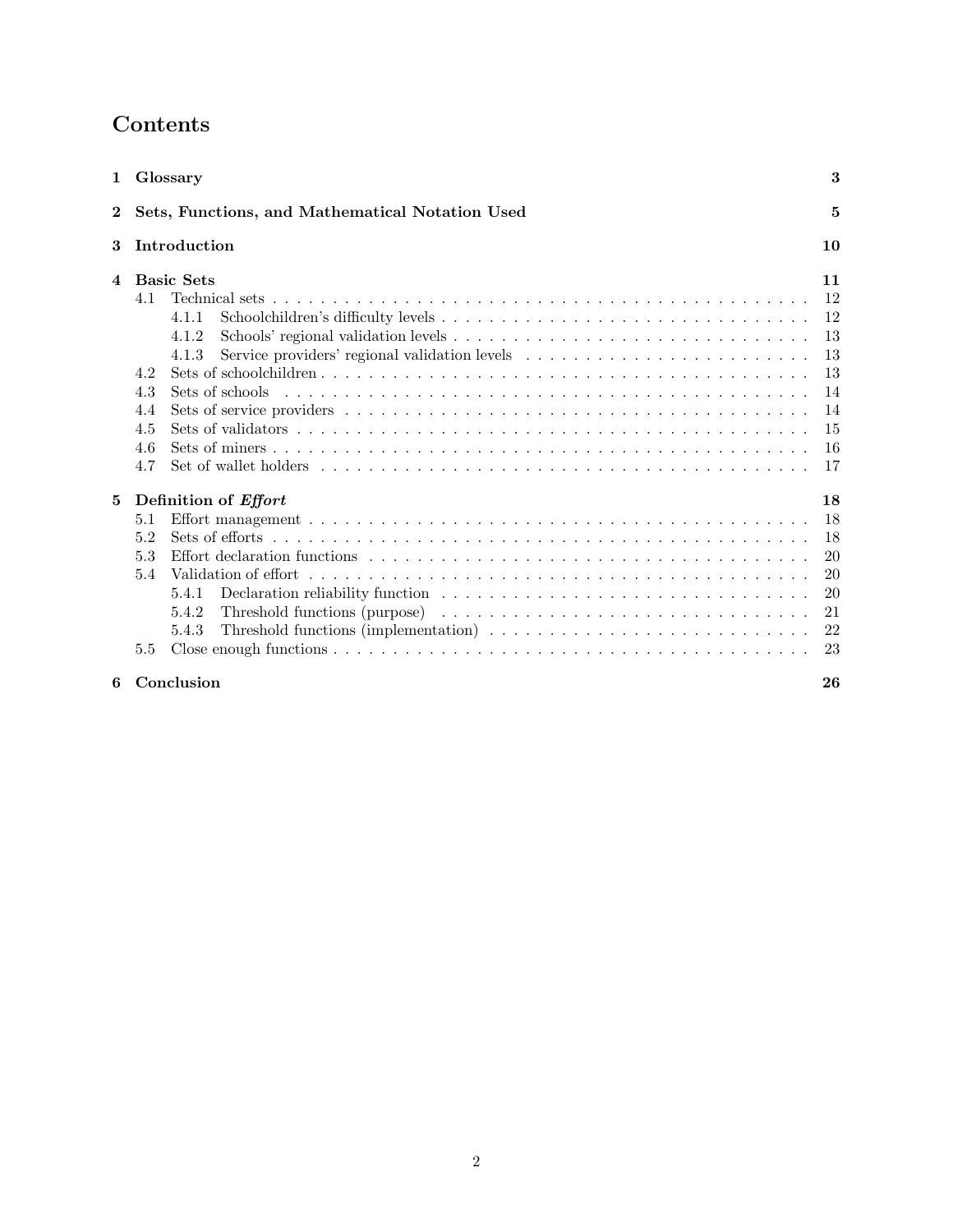# 1 Glossary

Throughout this document, the following terms are used with the indicated meanings:

- 1. Confederation: an agreement among a group of separate bodies to cooperate with one another for a common cause(s) while each member maintains sovereign governance and remains independent.
- 2. Confederated: the state of being combined into one.
- 3. Miners or Node Operators: individuals who participate in the verification of effort declarations, are licensed to access the Shakti Network, and have committed computing resources (node presence) to reach consensus on and maintain the Shakti blockchain ledger.
- 4. Shakti Network: the logical and physical infrastructure of the Shakti Foundation, which is distributed, decentralized, and public. Anyone can join the Shakti Network by submitting their complete know-your-client (KYC) information. Once they have enrolled, they can choose to become a Shakti wallet holder, a miner/node operator, or both. All participants in the Shakti Network form a confederation.
- 5. Blockchain: a shared ledger technology that allows people who do not know each other to trust a record of events. The events are stored deterministically with consensus, and are simultaneously time stamped and immutable. The ledger will be distributed to all participants in the Shakti Network who use its technology to verify the underlying governance, distribution, and transactions mathematically. The record of events is chained chronologically and is indefinitely verifiable by any miner/node operator in the Shakti Network, thereby eliminating the need for a third-party intermediary.
- 6. Shakti Mining Application: a software application used by miners/node operators to connect with the Shakti Network.
- 7. Schools: all the entities accredited by the respective governing body in their jurisdiction. This term includes public schools and universities, private schools and universities, and other trusted NGO-managed schools and universities.
- 8. Independent Schools: specially certified schools that voluntarily agree to assume an active role in the Shakti Network. These schools are distinct in that they also assume the important role of validators.
- 9. Servers: the distributed network of servers owned by miners/node operators, the Shakti Foundation, and independent schools around the world. Servers use *single sign-on* (SSO), which is a methodology that implements a unique access-authorization mechanism across heterogeneous and geographically distributed servers. Servers take on the integrity of their owners, hence they must not be programmed or otherwise used in any way that would be indicative of their owners having integrity of less than the highest caliber or being susceptible to pressure to commit misdeeds.
- 10. Schoolchildren: students from 0 to 21 years of age that are attending a school or educational institution within the Shakti Network. All children submit their own effort declarations to collect Shakti Coins. Parents, specifically the mother, will receive the Shakti Coins earned by children under the age of 16. In some circumstances the Shakti Coins will be granted to a legal guardian or the child themselves.

It must be noted that newborn children and children under the age required for enrollment in school are to be included in this framework, as some of them are already enrolled in school and others will be enrolled in school in the future. In addition, from the point of view of the Shakti Foundation, the period of classes spans the entire calendar year.

11. Service Providers: all the other entities that are external to the schools but equally involved in the education of schoolchildren. This includes school maintenance services, meal and food services, school-related transport services, sport and health trainers, and many more.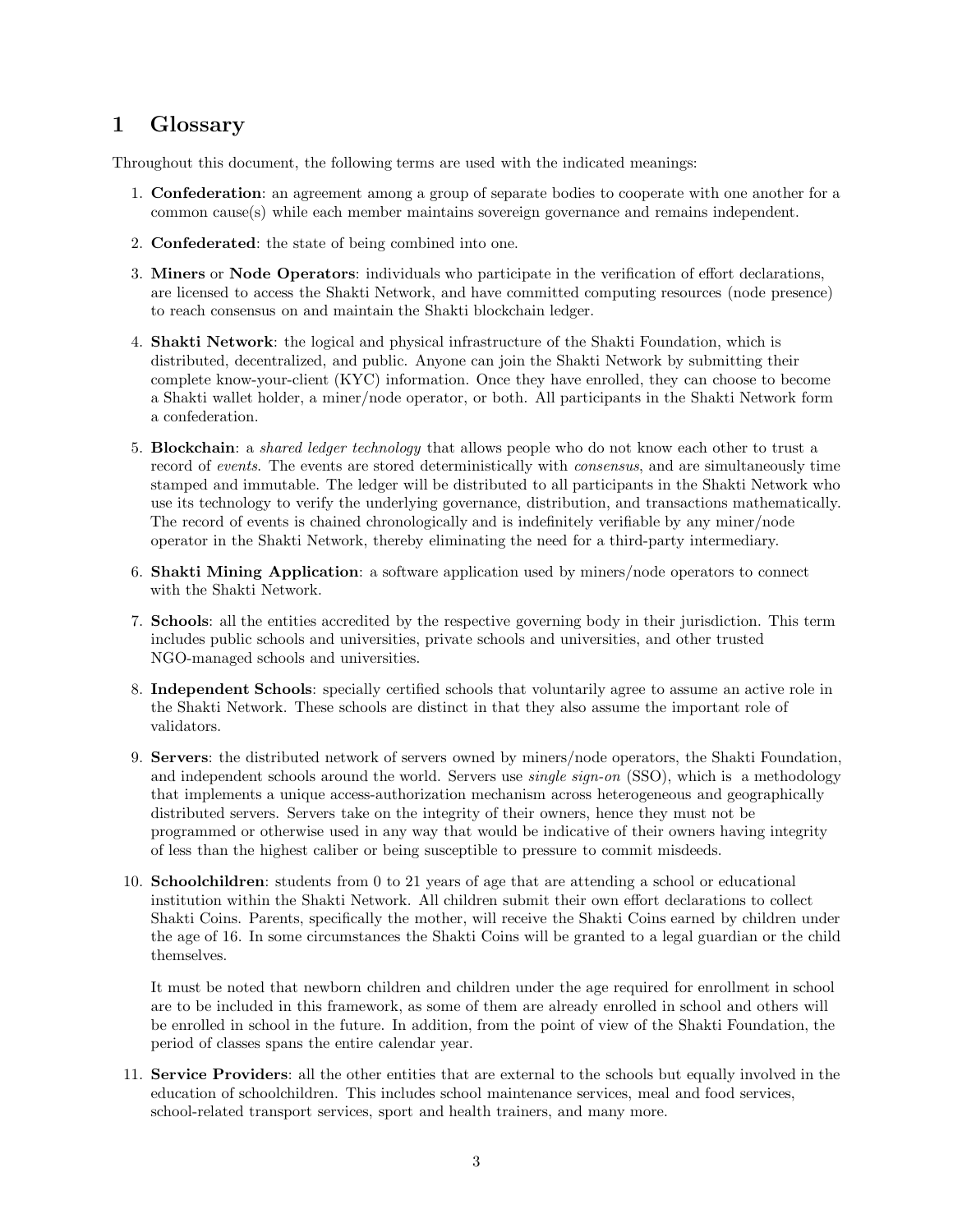- 12. Declarations: all the activities related to the certification of effort of schoolchildren, schools, service providers, and validators.
- 13. Validators: participants within the Shakti Network who have been verified by a number of peers as an entity that can be trusted with responsibility and due process.
- 14. Independent Validators: specially certified validators who have earned a reputation for being trusted by peers and the community as a whole, for conducting themselves in a manner that is of the highest caliber, and for not being susceptible to pressure to commit misdeeds.

Upon certification as independent validators, such entities (schools, school teachers, service providers, validators, miners/node operators, and other trusted entities) are approved to verify the existence of schoolchildren, schools, service providers, validators, and miners/node operators and also to identify inconsistent declarations.

- 15. Shakti Coin: the Shakti Foundation's digital money used for rewarding schoolchildren. Also, micropayments are awarded to schools, service providers, validators, and miners/node operators.
- 16. SXE (Shakti eXchanged for Education): the currency symbol for Shakti Coins.
- 17. Shakti Wallet: a secure digital wallet (i.e., a software application) used for storing, sending, and receiving Shakti Coins. The wallet simply holds the private and public keys used for receiving the Coins and transferring them.
- 18. Asymmetric Key Encryption, also known as Private/Public-Key Encryption: a form of cryptography where the key normally used to encrypt and decrypt documents comes in a pair. The private key must be kept secret, while the *public key* can be publicly distributed. What one key encrypts, the other can decrypt. The private key can generate the public key, but not vice versa.
- 19. Byzantine Consortium Consensus Algorithm: one of the algorithms utilized for reaching agreement in a distributed ledger. Basically, each participant in the consortium votes for or against the inclusion of a transaction in the distributed ledger. As soon as a "quorum" is reached, the transaction is either added or discarded, depending on the outcome of the vote.
- 20. Distributed Ledger: essentially a distributed and replicated database in which transactions such as the Proof of Effort declarations are stored in a cryptographically secure and unmodifiable way. The database is replicated across all participants, and some algorithms (such as the Byzantine Consortium Consensus algorithm) ensure that all replicas contain exactly the same data.
- 21. Difficulty Levels: the controls and verifications that have to be carried out for the effort declarations to be fully validated. The difficulty levels increase with the age of the schoolchild.
- 22. Regional Validation Levels: the controls that have to be carried out in order to fully validate schools and service providers during registrations and effort declarations. The regional validation levels vary geographically.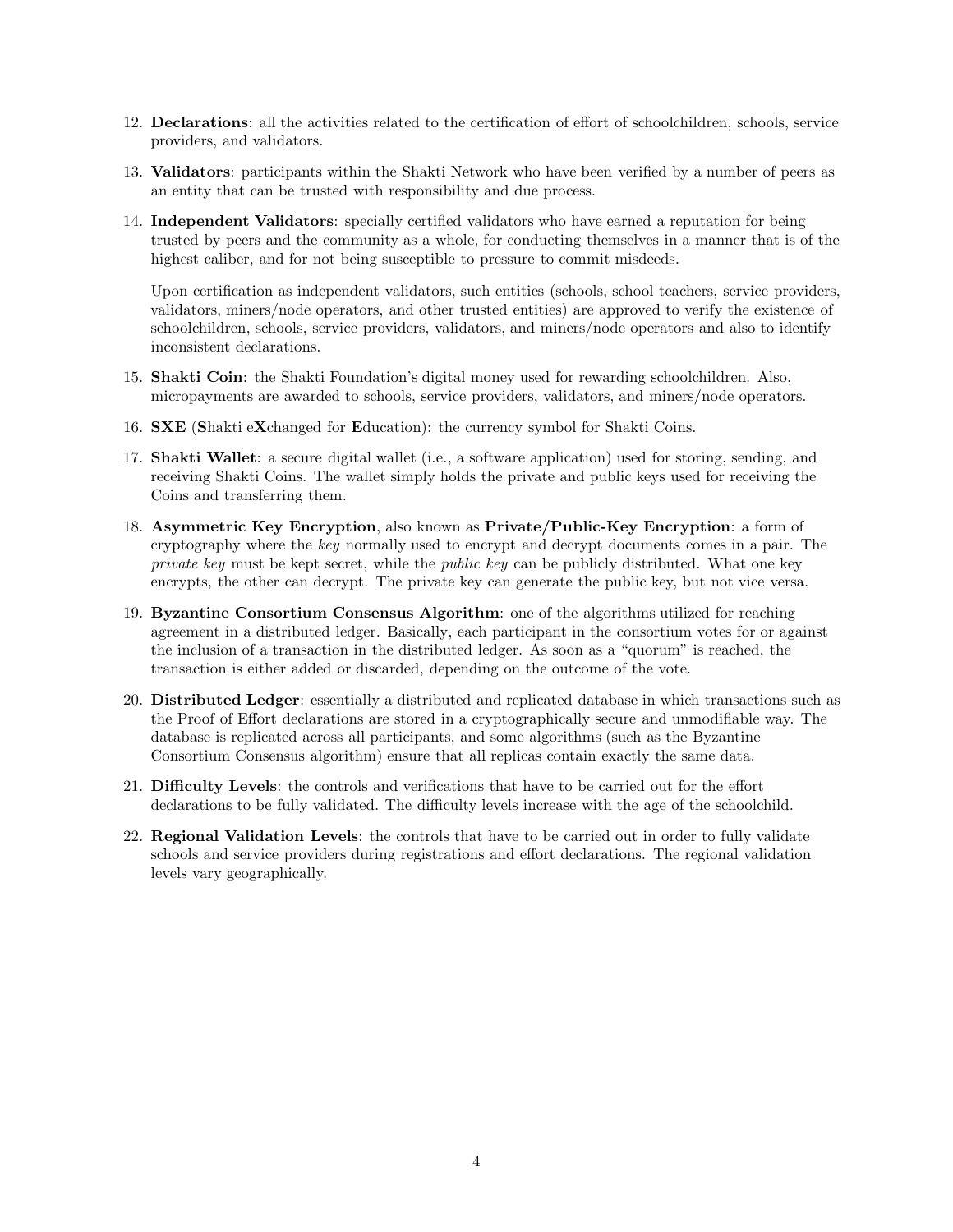# 2 Sets, Functions, and Mathematical Notation Used

The following sets are used in this document:

| Set                        | Definition                                                             |  |  |  |
|----------------------------|------------------------------------------------------------------------|--|--|--|
| $\mathsf C$                | set of all existing schoolchildren in the world                        |  |  |  |
| $\mathsf{C}_R$             | set of schoolchildren registered with the Shakti Network               |  |  |  |
| $C_V$                      | set of schoolchildren validated by the Shakti Network                  |  |  |  |
| $\sf S$                    | set of all existing schools in the world                               |  |  |  |
| $S_R$                      | set of schools registered with the Shakti Network                      |  |  |  |
| $S_V$                      | set of schools validated by the Shakti Network                         |  |  |  |
| $S_T$                      | set of trusted independent schools in the Shakti Network               |  |  |  |
| $\mathsf{P}$               | set of all existing service providers in the world                     |  |  |  |
| $P_R$                      | set of service providers registered with the Shakti Network            |  |  |  |
| $P_V$                      | set of service providers validated by the Shakti Network               |  |  |  |
| $P_B$                      | set of all schools-bound service providers                             |  |  |  |
| $\vee$                     | set of all possible validators in the world                            |  |  |  |
| $V_R$                      | set of validators registered with the Shakti Network                   |  |  |  |
| $V_V$                      | set of validators validated by the Shakti Network                      |  |  |  |
| $V_T$                      | set of trusted independent validators in the Shakti Network            |  |  |  |
| M                          | set of all possible miners/node operators in the world                 |  |  |  |
| $M_R$                      | set of miners/node operators registered with the Shakti Network        |  |  |  |
| $M_V$                      | set of miners/node operators validated by the Shakti Network           |  |  |  |
| $M_T$                      | set of trusted independent miners/node operators in the Shakti Network |  |  |  |
| W                          | set of wallet holders                                                  |  |  |  |
| D                          | set of schoolchildren's difficulty levels (see Table 5)                |  |  |  |
| $R_S$                      | set of schools' regional validation levels                             |  |  |  |
| $R_P$                      | set of service providers' regional validation levels                   |  |  |  |
| $E_D$                      | set of all declared efforts                                            |  |  |  |
| $\mathsf{E}_{\mathit{DC}}$ | set of schoolchildren's declared efforts                               |  |  |  |
| $E_{DS}$                   | set of schools' declared efforts                                       |  |  |  |
| ${\sf E}_{DP}$             | set of service providers' declared efforts                             |  |  |  |
| $E_{DV}$                   | set of validators' declared efforts                                    |  |  |  |
| $E_G$                      | set of granted efforts                                                 |  |  |  |

#### Table 1: Sets used in this document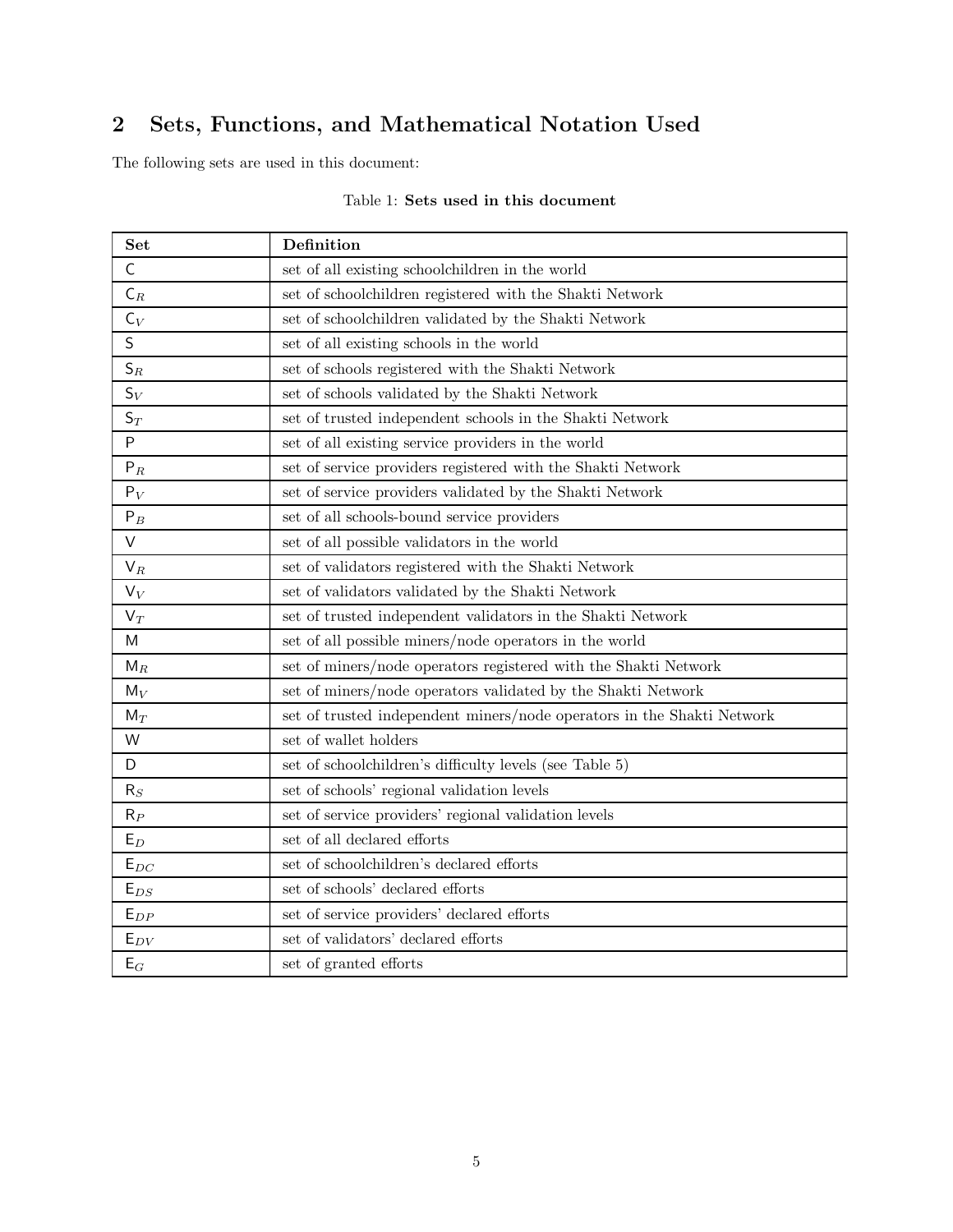| <b>Set</b>            | Definition                                                                                                                                                                                                                                                            |  |  |
|-----------------------|-----------------------------------------------------------------------------------------------------------------------------------------------------------------------------------------------------------------------------------------------------------------------|--|--|
| B                     | the Boolean set, which has only two elements: true and false                                                                                                                                                                                                          |  |  |
| $\mathbb R$           | set of all real numbers                                                                                                                                                                                                                                               |  |  |
| $\mathbb{R}_{\geq 0}$ | set of all non-negative real numbers                                                                                                                                                                                                                                  |  |  |
| $\mathbb{R}_{>0}$     | set of all positive real numbers                                                                                                                                                                                                                                      |  |  |
| $\mathbb{R}^n$        | $n$ factors<br>the set $\mathbb{R}^n = \overline{\mathbb{R} \times \mathbb{R} \times \cdots \times \mathbb{R}}$ for a fixed positive integer <i>n</i> (the set of all <i>n</i> -tuples<br>$(x_1, x_2, x_3, \ldots, x_n)$ of real numbers $x_1, x_2, x_3, \ldots, x_n$ |  |  |
|                       | set that represents <i>periods of time</i> in terms of days, weeks, and months                                                                                                                                                                                        |  |  |
|                       | set that contains the necessary <i>units</i> of measurement                                                                                                                                                                                                           |  |  |

### Table 1: Sets used in this document (continued)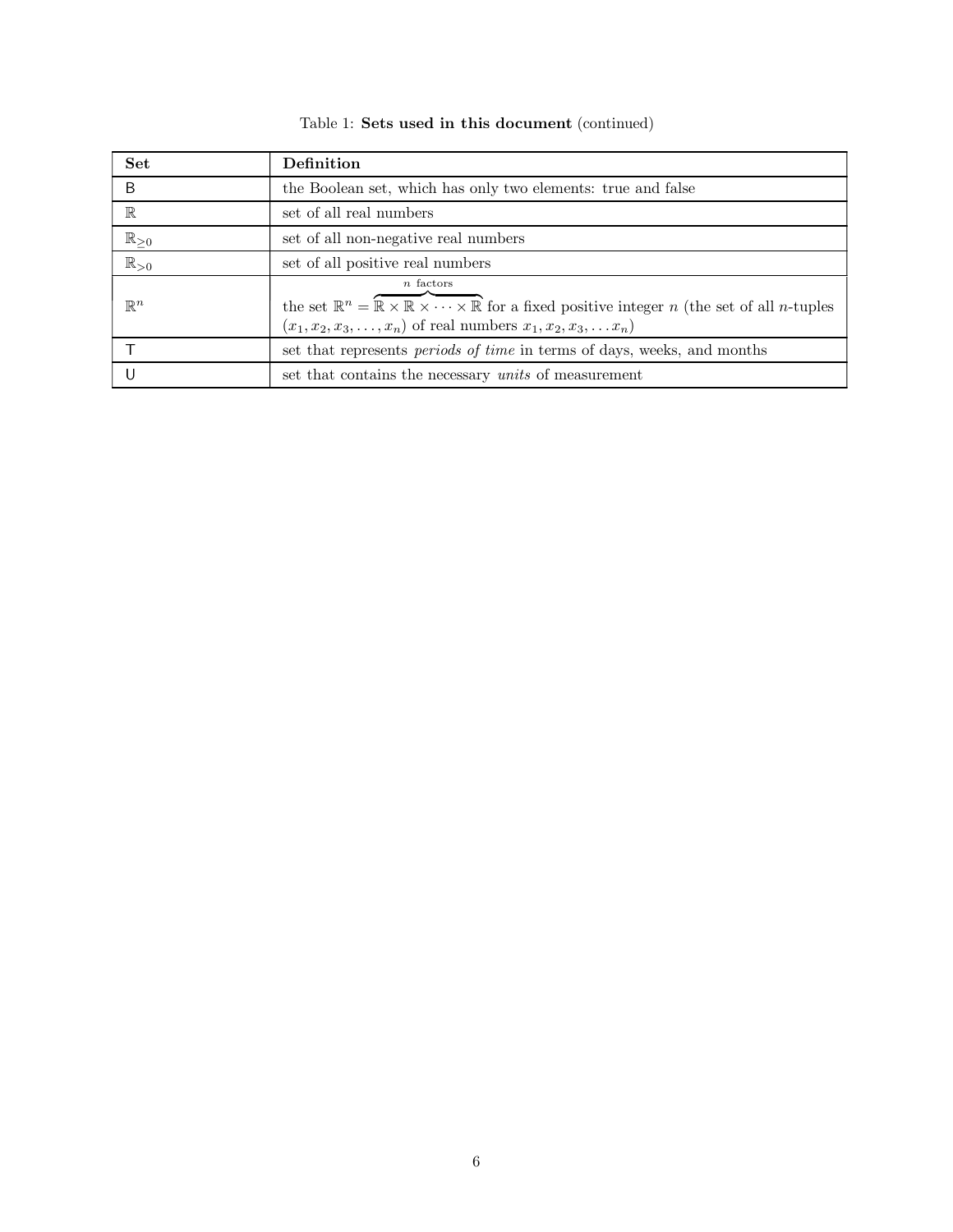The following functions are used in this document:

| Function                                                                                                                                          | Definition                                             |
|---------------------------------------------------------------------------------------------------------------------------------------------------|--------------------------------------------------------|
| $\text{Reg}_c: \mathsf{C} \to \mathsf{C}_R$                                                                                                       | schoolchildren's registration function                 |
| Val <sub>c</sub> : $C_R \times D \rightarrow C_V$                                                                                                 | schoolchildren's validation function                   |
| $\text{Reg}_s \colon \mathsf{S} \to \mathsf{S}_R$                                                                                                 | schools' registration function                         |
| Val <sub>s</sub> : $S_R \times R_S \rightarrow S_V$                                                                                               | schools' validation function                           |
| Fed <sub>s</sub> : $S_V \times R_S \rightarrow S_T$                                                                                               | schools' consortium enrollment function                |
| $\text{Reg}_p: \mathsf{P} \to \mathsf{P}_R$                                                                                                       | service providers' registration function               |
| Val <sub>p</sub> : $P_R \times R_P \rightarrow P_V$                                                                                               | service providers' validation function                 |
| $\text{Bnd}_{sp}: \mathsf{P}_V \times \mathsf{R}_P \times \mathsf{S}_V \times \mathsf{R}_S \rightarrow \mathsf{P}_B$                              | schools/service-providers binding function             |
| $\text{Reg}_v: V \to V_R$                                                                                                                         | validators' registration function                      |
| Val <sub>v</sub> : $V_R \rightarrow V_V$                                                                                                          | validators' validation function                        |
| $\operatorname{Cert}_v: V_V \to V_T$                                                                                                              | validators' certification function                     |
| $\text{Reg}_m: \mathsf{M} \to \mathsf{M}_R$                                                                                                       | miners' registration function                          |
| $Val_m: M_R \to M_V$                                                                                                                              | miners' validation function                            |
| Eval <sub>m</sub> : $M_V \rightarrow M_T$                                                                                                         | miners' evaluation function                            |
| Dec <sub>c</sub> : $C_V \times D \times T \times R_{>0} \times R^n \rightarrow E_{DC}$                                                            | schoolchildren's declaration function                  |
| Dec <sub>s</sub> : $S_V \times C_V \times R_S \times T \times R_{>0} \times R^n \rightarrow E_{DS}$                                               | schools' declaration function                          |
| Dec <sub>p</sub> : $P_V \times C_V \times R_P \times T \times R_{>0} \times R^n \rightarrow E_{DP}$                                               | service providers' declaration function                |
| $\operatorname{Dec}_v\colon \mathsf{V}_V\times \mathsf{C}_V\times \mathsf{T}\times \mathbb{R}_{>0}\times \mathbb{R}^n\rightarrow \mathsf{E}_{DV}$ | validators' declaration function                       |
| Grant <sub>E</sub> : $E_D \rightarrow E_G$                                                                                                        | effort-granting function                               |
| $\mathcal{D}_R: \, \mathsf{E}_D \to \mathsf{B}$                                                                                                   | declaration reliability function                       |
| $\mathcal{T}_{cs}: \mathsf{D} \times \mathsf{R}_S \times \mathsf{U} \rightarrow \mathbb{R}_{\geq 0}$                                              | schoolchildren/schools threshold function              |
| $\mathcal{T}_{cp} : \mathsf{D} \times \mathsf{R}_P \times \mathsf{U} \to \mathbb{R}_{\geq 0}$                                                     | schoolchildren/service-providers threshold function    |
| $\mathcal{T}_{cv}: \mathsf{D} \times \mathsf{U} \rightarrow \mathbb{R}_{\geq 0}$                                                                  | schoolchildren/validators threshold function           |
| $\mathcal{T}_{sv}: \mathsf{R}_S \times \mathsf{U} \rightarrow \mathbb{R}_{\geq 0}$                                                                | schools/validators threshold function                  |
| $\mathcal{T}_{pv}: \mathsf{R}_P \times \mathsf{U} \rightarrow \mathbb{R}_{\geq 0}$                                                                | service-providers/validators threshold function        |
| $\mathcal{C}_{cs}: \mathsf{D} \times \mathsf{R}_S \times \mathsf{U} \times \mathbb{R} \times \mathbb{R} \rightarrow \mathsf{B}$                   | schoolchildren/schools close enough function           |
| $\mathcal{C}_{cp}: \mathsf{D} \times \mathsf{R}_P \times \mathsf{U} \times \mathbb{R} \times \mathbb{R} \to \mathsf{B}$                           | schoolchildren/service-providers close enough function |
| $\mathcal{C}_{cv}: D \times U \times \mathbb{R} \times \mathbb{R} \rightarrow B$                                                                  | schoolchildren/validators close enough function        |
| $\mathcal{C}_{sv}: \mathsf{R}_S \times \mathsf{U} \times \mathbb{R} \times \mathbb{R} \rightarrow \mathsf{B}$                                     | schools/validators close enough function               |
| $\mathcal{C}_{pv}: \mathsf{R}_P \times \mathsf{U} \times \mathbb{R} \times \mathbb{R} \to \mathsf{B}$                                             | service-providers/validators close enough function     |

### Table 2: Functions used in this document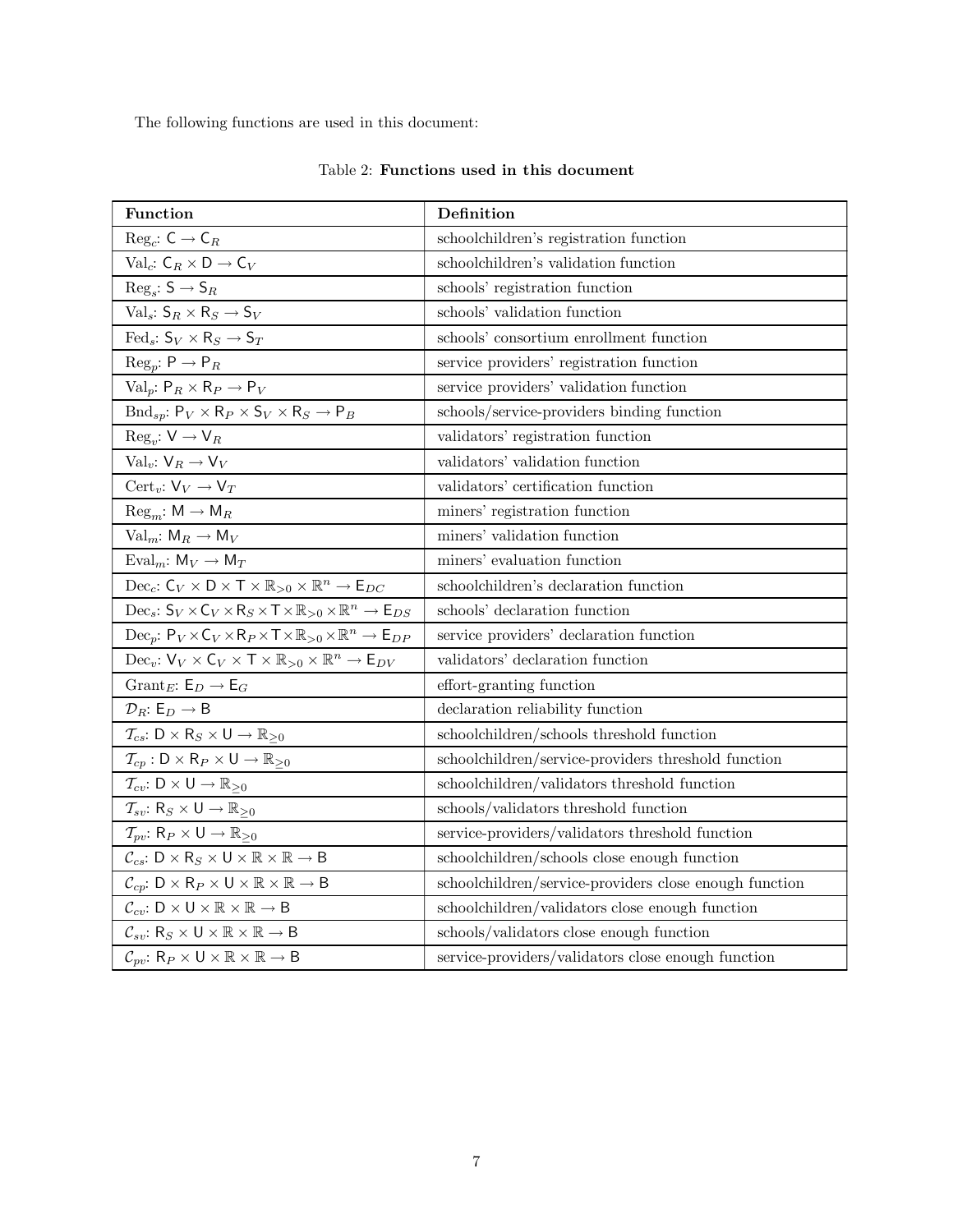The following notation is used in the definitions of sets:

|  |  |  | Table 3: Basic set notation |
|--|--|--|-----------------------------|
|--|--|--|-----------------------------|

| Notation                                                                                                                                                                                                                                                                                                                                                                                                                                                              | Definition                                                                                                                                                                                                                                                                                                                                                                                                                                                          |  |  |
|-----------------------------------------------------------------------------------------------------------------------------------------------------------------------------------------------------------------------------------------------------------------------------------------------------------------------------------------------------------------------------------------------------------------------------------------------------------------------|---------------------------------------------------------------------------------------------------------------------------------------------------------------------------------------------------------------------------------------------------------------------------------------------------------------------------------------------------------------------------------------------------------------------------------------------------------------------|--|--|
| $X = \{x_1, x_2, , x_n\}$                                                                                                                                                                                                                                                                                                                                                                                                                                             | This is the basic definition of a set, which is done by listing its elements.<br>We say that the set X consists of the elements (and only the elements)<br>$x_1, x_2, x_3, , x_n.$                                                                                                                                                                                                                                                                                  |  |  |
| $x\in\mathsf{X}$                                                                                                                                                                                                                                                                                                                                                                                                                                                      | This notation means that x is in the set $X$ (equivalently, that x belongs to<br>the set $X$ or that $x$ is an element of the set $X$ ).<br>For example, $x_1 \in \mathsf{X}, x_2 \in \mathsf{X}, , x_n \in \mathsf{X}$ .                                                                                                                                                                                                                                           |  |  |
| $Y = \{y: y = f(x)\}$<br>for some $x \in \mathsf{X}$                                                                                                                                                                                                                                                                                                                                                                                                                  | This notation defines a new set $Y$ as the result of applying the<br>transformation/function $f$ to the elements of another set. In this case, we<br>say that Y consists of the elements $y$ obtained by applying the function $f$<br>to the elements of X.<br>More briefly, Y is the set of y for which $y = f(x)$ for some x in X.                                                                                                                                |  |  |
| $Z = \{z: z = f(x, y)\}$<br>for some $x \in \mathsf{X}$<br>and some $y \in Y$                                                                                                                                                                                                                                                                                                                                                                                         | This notation defines a new set Z as the result of applying the<br>transformation/function $f$ to the <i>ordered pairs</i> of elements of two distinct<br>sets. In this case, we say that $Z$ consists of the elements $z$ obtained by<br>applying the function f to the ordered pairs of elements $(x, y)$ where $x \in X$<br>and $y \in Y$ .<br>More briefly, Z is the set of z for which $z = f(x, y)$ for some ordered pair<br>$(x, y)$ with x in X and y in Y. |  |  |
| $A \times B$                                                                                                                                                                                                                                                                                                                                                                                                                                                          | The symbol $\times$ is the <i>Cartesian product</i> operator and denotes the<br>multiplication operation between sets. The output is a new set that has the<br>ordered pairs $(a, b)$ with $a \in A$ and $b \in B$ as elements.<br>We can say that $A \times B = \{(a, b): a \in A \text{ and } b \in B\}.$<br>Similarly, $A \times B \times C = \{(a, b, c): a \in A, b \in B, \text{ and } c \in C\}.$                                                            |  |  |
| $A \subset B$                                                                                                                                                                                                                                                                                                                                                                                                                                                         | Given two sets A and B, this notation means that A is a <i>proper subset</i> of B.<br>That is, every element of A is also an element of B, and there is at least one<br>element of B that is <u>not</u> an element of A, hence $A \neq B$ .                                                                                                                                                                                                                         |  |  |
| $A \subseteq B$<br>Given two sets A and B, this notation means that A is a <i>subset</i> of B as<br>shown above, but the equivalence $A = B$ can also be true. In other words,<br>both relations are possible: $A \subset B$ and $A = B$ .                                                                                                                                                                                                                            |                                                                                                                                                                                                                                                                                                                                                                                                                                                                     |  |  |
| $A = X \cup Y \cup Z$<br>This notation means that a new set $A$ is the result of combining the sets $X$ ,<br>Y, and Z. We say that A is the <i>union</i> of those sets, that is, A consists of<br>everything that is an element of at least one of the sets $X, Y, Z$ .<br>If $X = \{x_1, x_2\}$ , $Y = \{y_1, y_2, y_3\}$ , and $Z = \{z_1, z_2, , z_n\}$ , we can also express<br>it with the extended notation $A = \{x_1, x_2, y_1, y_2, y_3, z_1, z_2, , z_n\}.$ |                                                                                                                                                                                                                                                                                                                                                                                                                                                                     |  |  |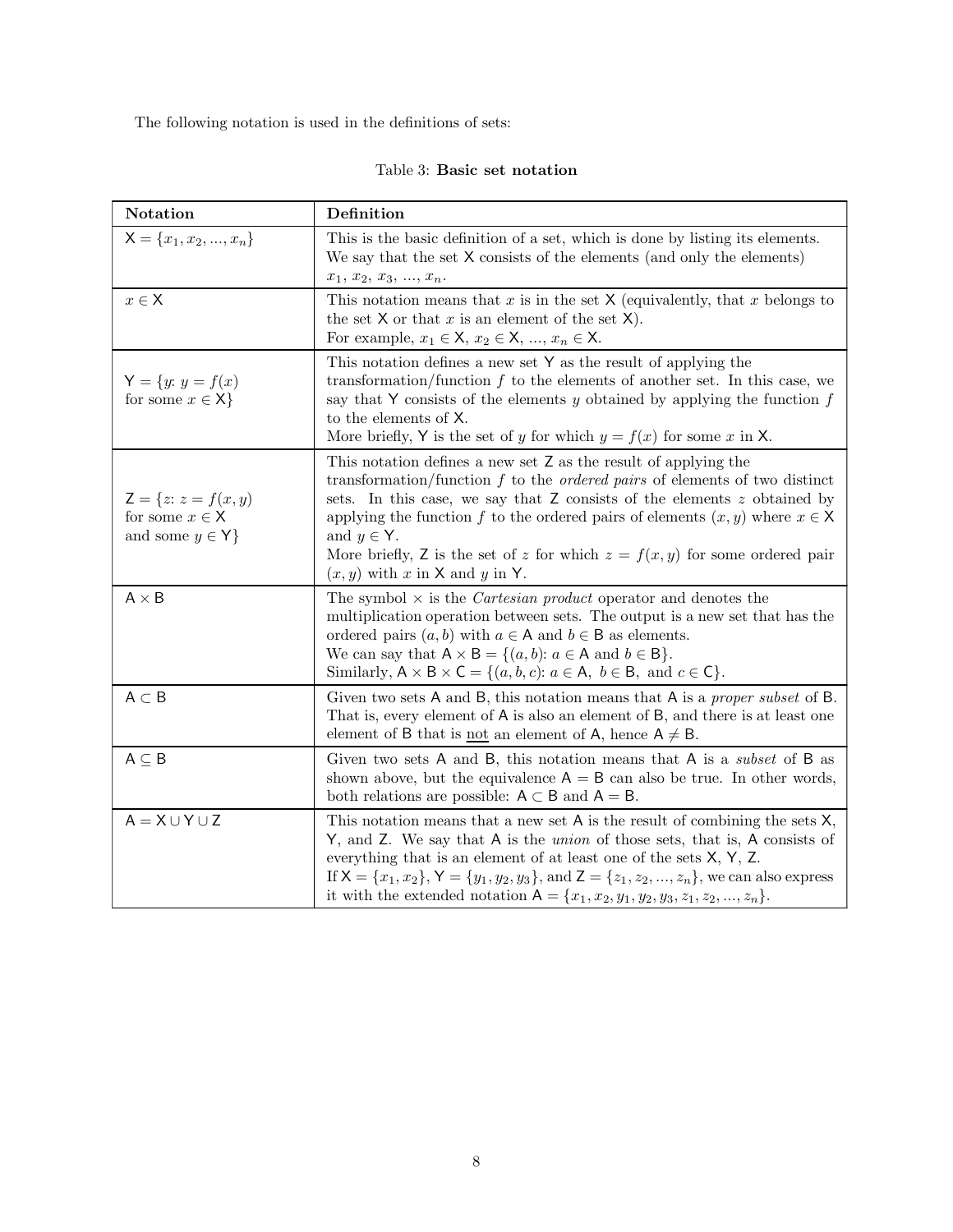The following notation is used in the definitions of functions:

|  |  |  | Table 4: Basic function notation |
|--|--|--|----------------------------------|
|--|--|--|----------------------------------|

| <b>Notation</b>               | Definition                                                                                                                                                                                                                                                                                                                                                                                                                                                                                                                                                                                    |  |  |
|-------------------------------|-----------------------------------------------------------------------------------------------------------------------------------------------------------------------------------------------------------------------------------------------------------------------------------------------------------------------------------------------------------------------------------------------------------------------------------------------------------------------------------------------------------------------------------------------------------------------------------------------|--|--|
| $f: X \rightarrow Y$          | This is the classic notation for defining a function. It says that the function $f$<br>has the set $X$ as <i>domain</i> and the set $Y$ as <i>co-domain</i> .<br>Thus $f$ "maps" elements of the set $X$ to elements of the set $Y$ .<br>This notation also says that $f$ takes a single argument and returns a single<br>value, which is often expressed as " $y = f(x)$ " when $x \in X$ and y is the<br>element of $Y$ which is returned when $x$ is the input.                                                                                                                            |  |  |
| $f: X \rightarrow X$          | This is the same definition as above. In this case, however, the <i>domain</i> and<br>the <i>co-domain</i> coincide.                                                                                                                                                                                                                                                                                                                                                                                                                                                                          |  |  |
| $f: X \times Y \rightarrow Z$ | This is a slightly more complex notation for the definition of a function. It<br>says that the domain of the function $f$ is the Cartesian product of the sets<br>X and Y.<br>In this case, $f$ takes two arguments, one from set $X$ and one from set $Y$ , and<br>outputs an element z of the set Z. More briefly, $z = f(x, y)$ .                                                                                                                                                                                                                                                          |  |  |
| $  x-y  $                     | The symbol $\ \ldots\ $ denotes the "norm" operator, which is used for expressing<br>the <i>size</i> of the result of applying a linear operator, in our case the size of<br>the difference between $x$ and $y$ .<br>The norm of the difference is also used for expressing the distance between<br>$x$ and $y$ .                                                                                                                                                                                                                                                                             |  |  |
| $\bigwedge_{i=1}^m \beta_i$   | The symbol $\wedge$ represents the logical "and" operator, which is applied to<br>Boolean values, so $\alpha \wedge \beta$ is true if and only if both $\alpha$ and $\beta$ are true.<br>The operator $\bigwedge_{i=1}^{m}$ is shorthand for the repeated "and" operation<br>over a set of Boolean values.<br>Thus rather than writing $(((\beta_1 \wedge \beta_2) \wedge \beta_3) \cdots \beta_{m-1}) \wedge \beta_m)$ , we simply write<br>$\bigwedge_{i=1}^m \beta_i$ .<br>The global result is true if and only if all operands $\beta_1, \beta_2, \beta_3, \ldots, \beta_m$ are<br>true. |  |  |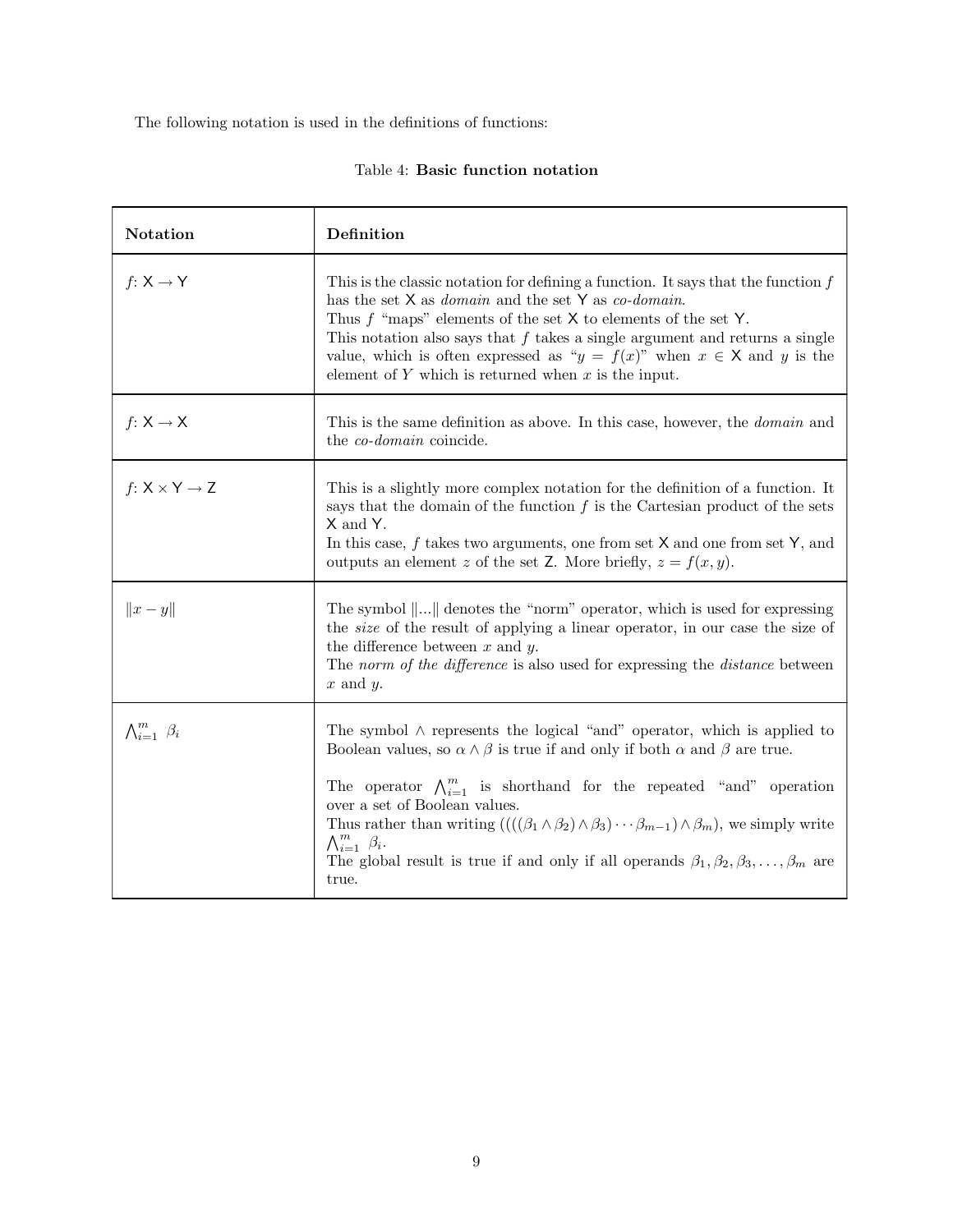# 3 Introduction

This document describes the mathematics behind what we call *proof of effort* (PoE), that is, *how* schoolchildren can prove they are actually focusing on their educational improvement, which is what the word *effort* refers to. Within this framework, the proxy measurement for effort is attendance at schools and educational institutions.

The basic idea behind PoE is the submission of multiple effort declarations and their verification. Specifically, this encompasses the following:

- Each of the following entities involved in the project will submit one or more effort declarations: each schoolchild, each school, each service provider, and each validator.
- Each miner/node operator will verify whether submitted declarations are formally correct and match with one another.
- For all matching declarations, the PoE Protocol will grant the expected number of Shakti Coins as codified.
- For each Shakti Coin granted to a schoolchild, micropayments are awarded to schools, service providers, validators, and miners/node operators.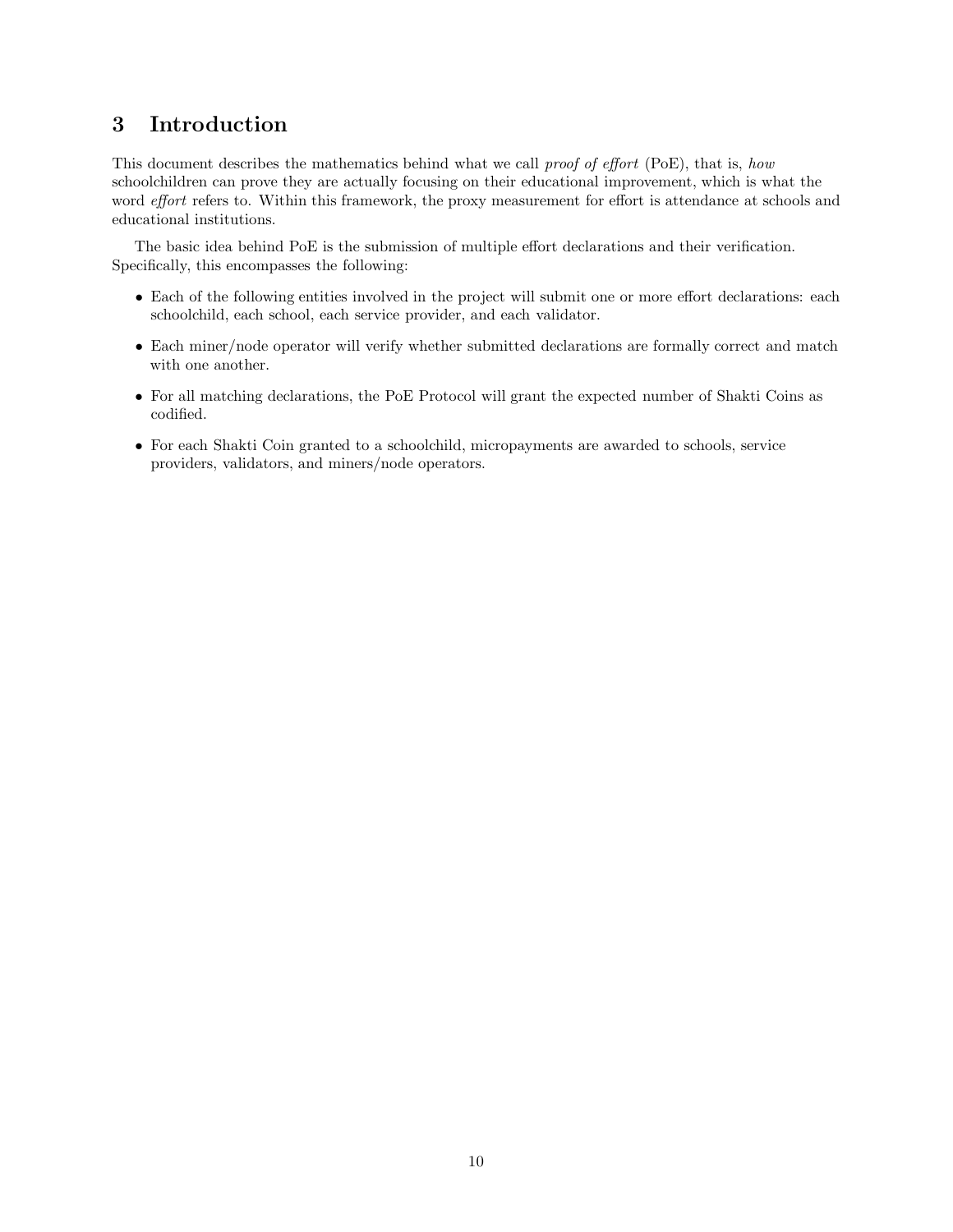# 4 Basic Sets

In this section, we present all the "actors" involved in the project, together with their characteristics, roles, and a suitable mathematical description.

For the PoE project of the Shakti Foundation, we have the following basic sets:

- C: the set of schoolchildren from age 0 to 21 years.
- S: the set of schools and educational institutions participating in the PoE project and therefore involved in the educational efforts of schoolchildren.
- P: the set of service providers involved in the educational efforts of schoolchildren. This is quite a large and diverse set, and includes school-meal services, school-transport services, other recreational services, physical education teachers, music teachers, trainers, and more.
- V: the set of **validators**, who take care of verifying and certifying the information submitted by all the aforementioned actors.
- M: the set of **miners/node operators**, which includes all the people involved in mining and verifying effort declarations.

To the basic sets listed thus far, we have to add two important sets that affect all the preceding ones:

- $S_T$ : the set of trusted independent schools, which is the subset of schools that are trusted as an integral part of the Shakti Network and undertake the important role of validators.
- W: the set of all Shakti wallet holders, who, even if not directly involved in the education of schoolchildren, play a fundamental role in the success and stability of Shakti Coins and the Shakti Network.

There are also a few "technical" sets that are used throughout this document for tuning mathematical expressions and relationships.

- D: the set of schoolchildren's difficulty levels used for specifying the validation rules to be applied to schoolchildren according to their age.
- $R<sub>S</sub>$ : the set of **schools' regional validation levels** used for specifying the validation rules to be applied to schools according to their geographical location.
- $R_P$ : the set of service providers' regional validation levels used for specifying the validation rules to be applied to service providers according to their geographical location.

The separation by geographical location is meant to provide the following advantages:

- Scalability and redundancy of the Shakti Network technical infrastructure.
- Avoiding the same kinds of issues observed in Bitcoin's mining infrastructure, where, according to the Buy Bitcoin Worldwide website,<sup>1</sup> 81% of the entire mining power at the time of publication of this document is managed by Chinese mining pools.

We want to ensure that no nation, association, or consortium is in control of the PoE mining power. Therefore, miners/node operators will be able to mine only those transactions and declarations that are generated inside their own region, with a possible fail-over to surrounding regions in case of insufficient mining power or other technical issues.

• Improved fraud and scam detection. Using the regional validation levels  $(R<sub>S</sub>$  and  $R<sub>P</sub>$ ), we are able to tune the required checks for validation of transactions and declarations region by region.

 $1$ Buy Bitcoin Worldwide: https://www.buybitcoinworldwide.com/mining/pools/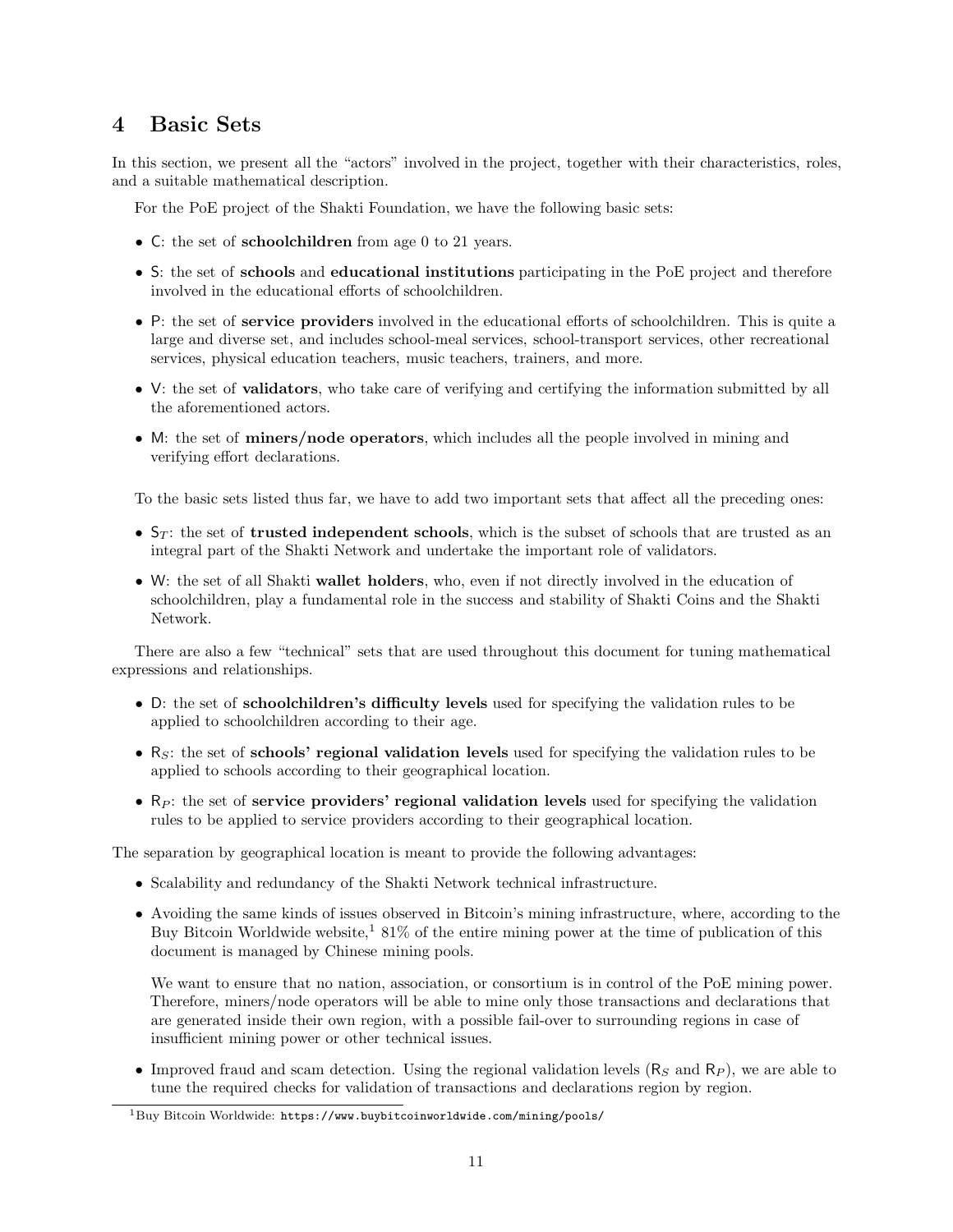### 4.1 Technical sets

In this section, we will define the "technical" sets involved in this project.

### 4.1.1 Schoolchildren's difficulty levels

The basic framework used in the PoE (proof of the educational efforts) of schoolchildren is summarized in Table 5. The set of **schoolchildren's difficulty levels** is  $D = \{d_1, d_2, \ldots, d_8\}$ , where  $d_i$  corresponds to level  $i$  in the table. A schoolchild's difficulty level is governed by their age, not the type of school they attend. The identification of school types with difficulty levels in the table should be considered as only a general guide.

| $\it i$                                                                                                                         | Age range                | Review period | PoE is validated by                                                                                                                                                                                                             |
|---------------------------------------------------------------------------------------------------------------------------------|--------------------------|---------------|---------------------------------------------------------------------------------------------------------------------------------------------------------------------------------------------------------------------------------|
| Level 1:<br>Pre-kindergarten,<br>kindergarten, and                                                                              | $0$ to 4 years<br>of age | 4 years       | A mix of:                                                                                                                                                                                                                       |
| Montessori school<br>Level 2:<br>Primary school,<br>elementary school,<br>and junior school                                     | $4+$ to 7 years          | 3 years       | $\bullet$ parents<br>$\bullet$ tutors<br>• trusted NGOs<br>$\bullet$ other trusted<br>parties<br>$\bullet$ miners/<br>node operators<br>$\bullet$ schools<br>• service providers<br>$\bullet$ schoolchildren in<br>levels $5-8$ |
| Level 3:<br>Junior school<br>and middle school                                                                                  | $7+$ to 10 years         | 3 years       |                                                                                                                                                                                                                                 |
| Level 4:<br>Middle school,<br>junior high school,<br>and high school                                                            | $10+$ to 13 years        | 3 years       |                                                                                                                                                                                                                                 |
| Level 5:<br>Junior high school,<br>high school, and<br>secondary school                                                         | $13+$ to 16 years        | 3 years       | A mix of:<br>$\bullet$ parents                                                                                                                                                                                                  |
| Level 6:<br>Secondary school<br>and high school                                                                                 | $16+$ to 18 years        | 2 years       | $\bullet$ tutors<br>$\bullet$ trusted NGOs<br>$\bullet\,$ other trusted<br>parties<br>$\bullet$ miners/<br>node operators<br>$\bullet$ schools<br>• service providers<br>$\bullet$ schoolchildren in<br>levels 7 and 8          |
| Level 7:<br>High school, college,<br>vocational school,<br>trade school, and<br>institutions that fall<br>into other categories | $18+$ to 20 years        | 2 years       |                                                                                                                                                                                                                                 |
| Level 8:<br>Post-secondary school,<br>college, vocational<br>school, and graduate<br>school                                     | $20+$ to 21 years        | 1 year        |                                                                                                                                                                                                                                 |

Table 5: Difficulty Levels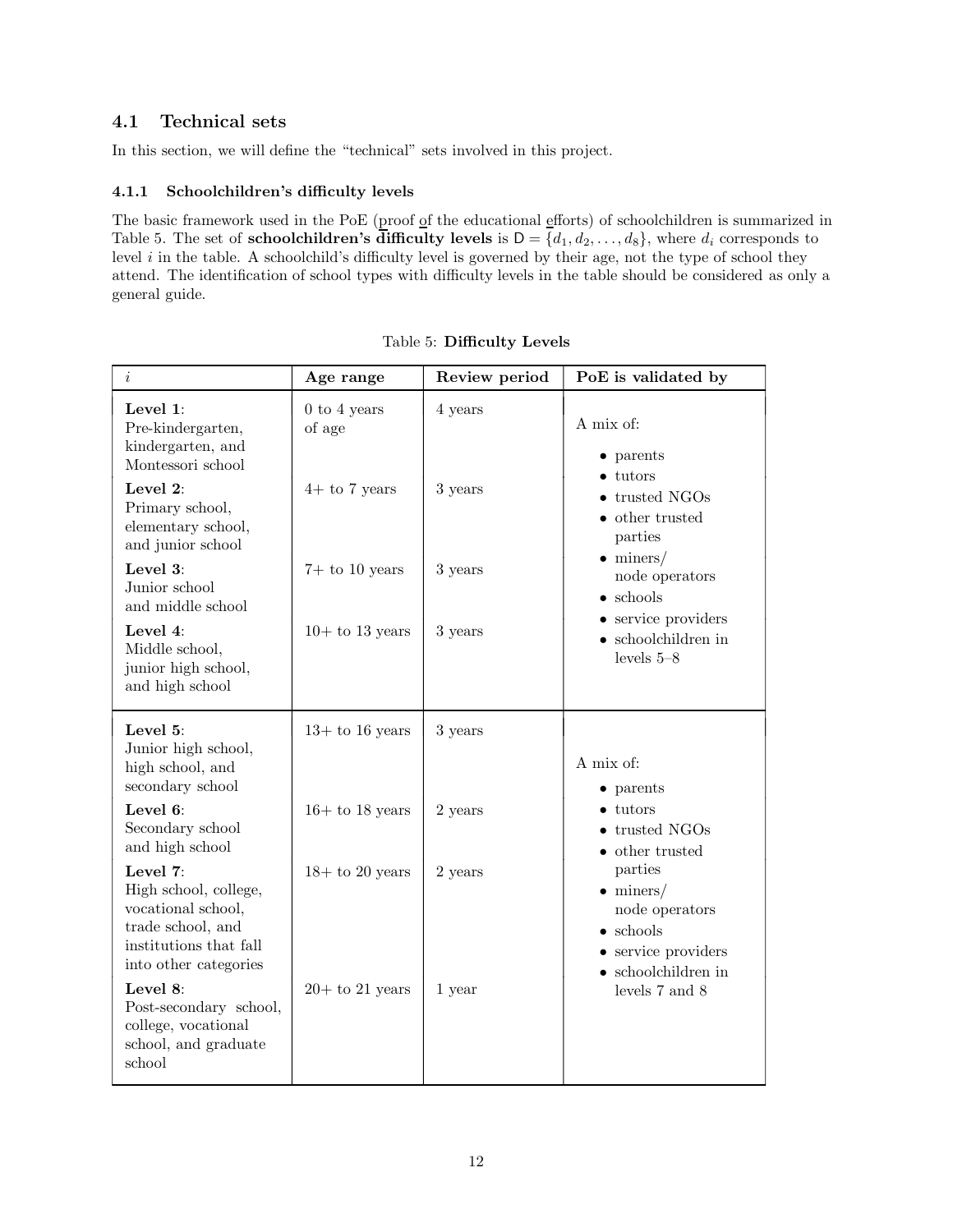#### 4.1.2 Schools' regional validation levels

To improve verification of effort, each geographical area will have its own set of controls and checks to be carried out during school validations and declarations. The set of schools' regional validation levels is  $R_S = \{r_{s_1}, r_{s_2}, ..., r_{s_n}\}\$ , where  $r_{s_i}$  is the list of mandatory controls for area i.

#### 4.1.3 Service providers' regional validation levels

There is an analogous set of controls and checks for service providers: the set of service providers' **regional validation levels**  $\mathsf{R}_P = \{r_{p_1}, r_{p_2}, ..., r_{p_n}\}\$ , where  $r_{p_i}$  is the list of mandatory controls for area *i*.

The difficulty levels within the sets  $R<sub>S</sub>$  and  $R<sub>P</sub>$  will be implemented based on controls appropriate for a given region.

#### 4.2 Sets of schoolchildren

There are three sets used for schoolchildren:

- the set of all schoolchildren on Earth: C
- the set of **registered schoolchildren**, that is, the set of schoolchildren who have been registered with the Shakti Network:  $C_R$
- the set of **validated schoolchildren**, that is, the set of registered schoolchildren who have been successfully validated (which means that they are actual schoolchildren who are living in the indicated countries and are of the declared age):  $C_V$

The sets of schoolchildren are related as follows:  $C_V \subset C_R \subset C$ , and hopefully one day  $C_V = C_R = C$ .

There are two important functions needed for schoolchildren:

• The schoolchildren's registration function

$$
\mathrm{Reg}_c\colon \mathsf{C}\to \mathsf{C}_R
$$

will be used for registering schoolchildren with the Shakti Network. It will be implemented as a mobile and web application.

• The schoolchildren's validation function

$$
\mathrm{Val}_c: \mathsf{C}_R \times \mathsf{D} \to \mathsf{C}_V
$$

will be used for validating data on registered schoolchildren. It will be implemented via a mobile and web application.

Thus the sets of schoolchildren are defined as follows:

- $C = \{c: c \text{ is a schoolchild on Earth who is of age } 0 \text{ to } 21 \text{ years}\}\$
- $C_R = \{c' \in \mathbb{C}: c' = \text{Reg}_c(c) \text{ for some } c \in \mathbb{C}\}\$
- $C_V = \{c'' \in C_R : c'' = \text{Val}_c(c', d_j) \text{ for some } (c', d_j) \in C_R \times D\}$

It should be pointed out that all three sets of schoolchildren are "moving sets" in the sense that new schoolchildren keep entering the sets and other schoolchildren exit the sets. For this reason, we should have included a dependency on time, to take into account the current age of each schoolchild in the domains of the functions  $\text{Reg}_c$  and  $\text{Val}_c$ . This additional dependency, however, would have made the definitions of those functions too complicated, considering that their purpose is to define a process for allowing schoolchildren to be enrolled in the Shakti Foundation project.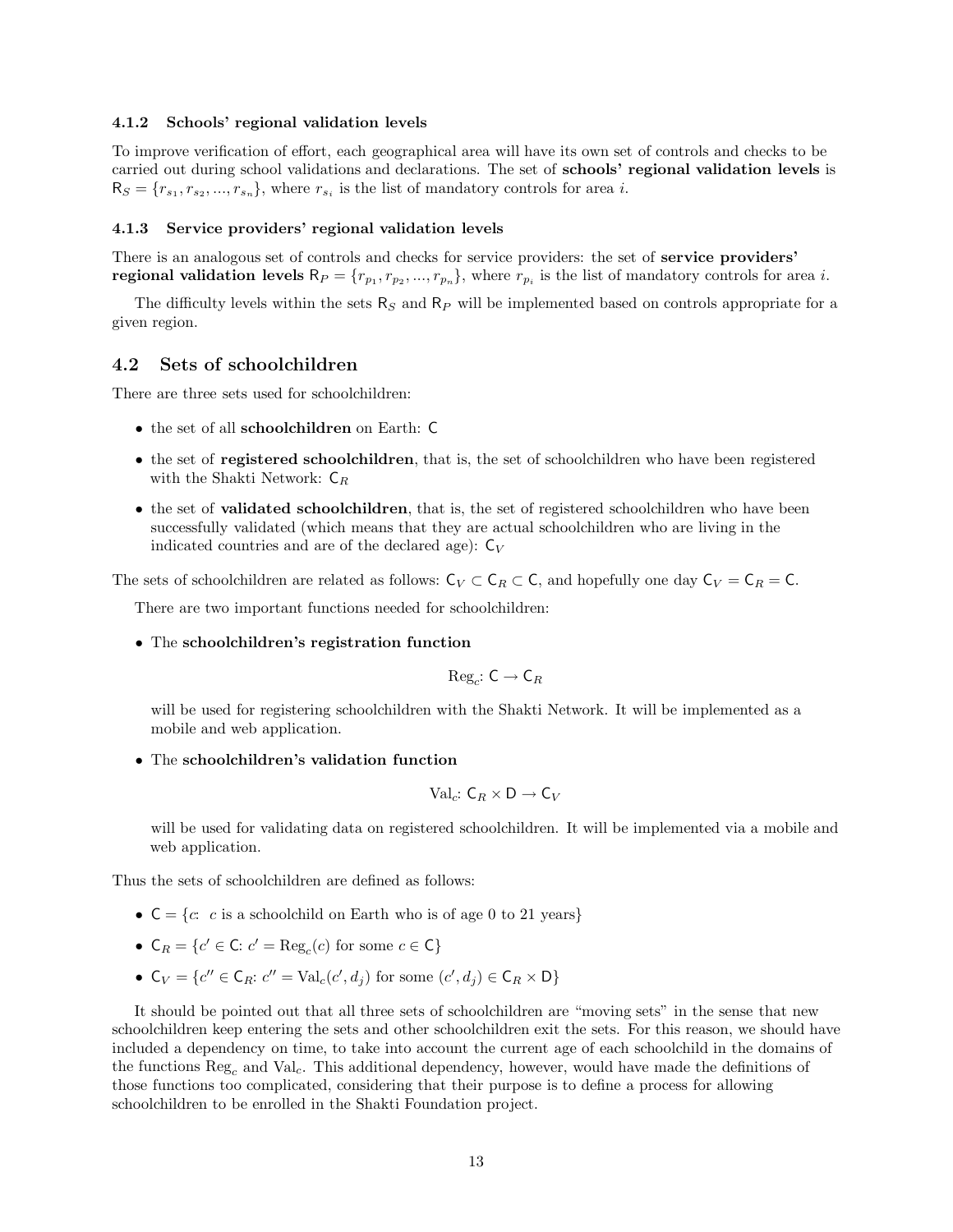#### 4.3 Sets of schools

There are four sets used for schools:

- the set of all existing schools and educational institutions on Earth: S
- the set of registered schools, that is, the set of schools registered with the Shakti Network:  $S_R$
- the set of **validated schools**, that is, the set of registered schools that have been successfully validated (which means that they are actual schools located in the specified countries and accredited by the respective governing body in their jurisdiction):  $S_V$
- the set of trusted independent schools, that is, the set of validated schools that also play the role of validators:  $S_T$

Just as with the sets of schoolchildren, the sets of schools are related as follows:  $S_T \subseteq S_V \subset S_R \subset S$ , and hopefully one day  $S_T \subseteq S_V = S_R = S$ .

Some additional functions are needed for schools:

• The schools' registration function

$$
\mathrm{Reg}_s\colon \mathsf{S}\to \mathsf{S}_R
$$

will be used for registering schools with the Shakti Network. It will be implemented as a mobile and web application.

• The schools' validation function

$$
\mathrm{Val}_s\colon \mathsf{S}_R\times\mathsf{R}_S\to \mathsf{S}_V
$$

will be used for validating registered schools. It will be implemented as a mobile and web application accessible by only trusted independent validators.

• The schools' consortium enrollment function

$$
\mathrm{Fed}_s\colon \mathsf{S}_V\times\mathsf{R}_S\to \mathsf{S}_T
$$

will be used for enrolling validated schools as trusted independent validators. It will be implemented as a mobile and web application accessible by only schools and validators. To become a trusted independent validator, more than a single validation will be required.

Thus the sets of schools are defined as follows:

- $S_R = \{s' \in S: s' = \text{Reg}_s(s) \text{ for some } s \in S\}$
- $S_V = \{s'' \in S_R: s'' = \text{Val}_s(s', r_{s_k}) \text{ for some } (s', r_{s_k}) \in S_R \times R_S\}$
- $S_T = \{s''' \in S_V : s''' = \text{Fed}_s(s'', r_{s_k}) \text{ for some } (s'', r_{s_k}) \in S_V \times R_S\}$

As already pointed out, the schools in the set  $S_T$  will be delegated to validate registered schoolchildren and other schools by using the schoolchildren's validation function and the schools' validation function, respectively.

#### 4.4 Sets of service providers

There are four sets used for service providers:

- the set of all existing service providers on Earth: P
- the set of registered service providers:  $P_R$
- the set of validated service providers:  $P_V$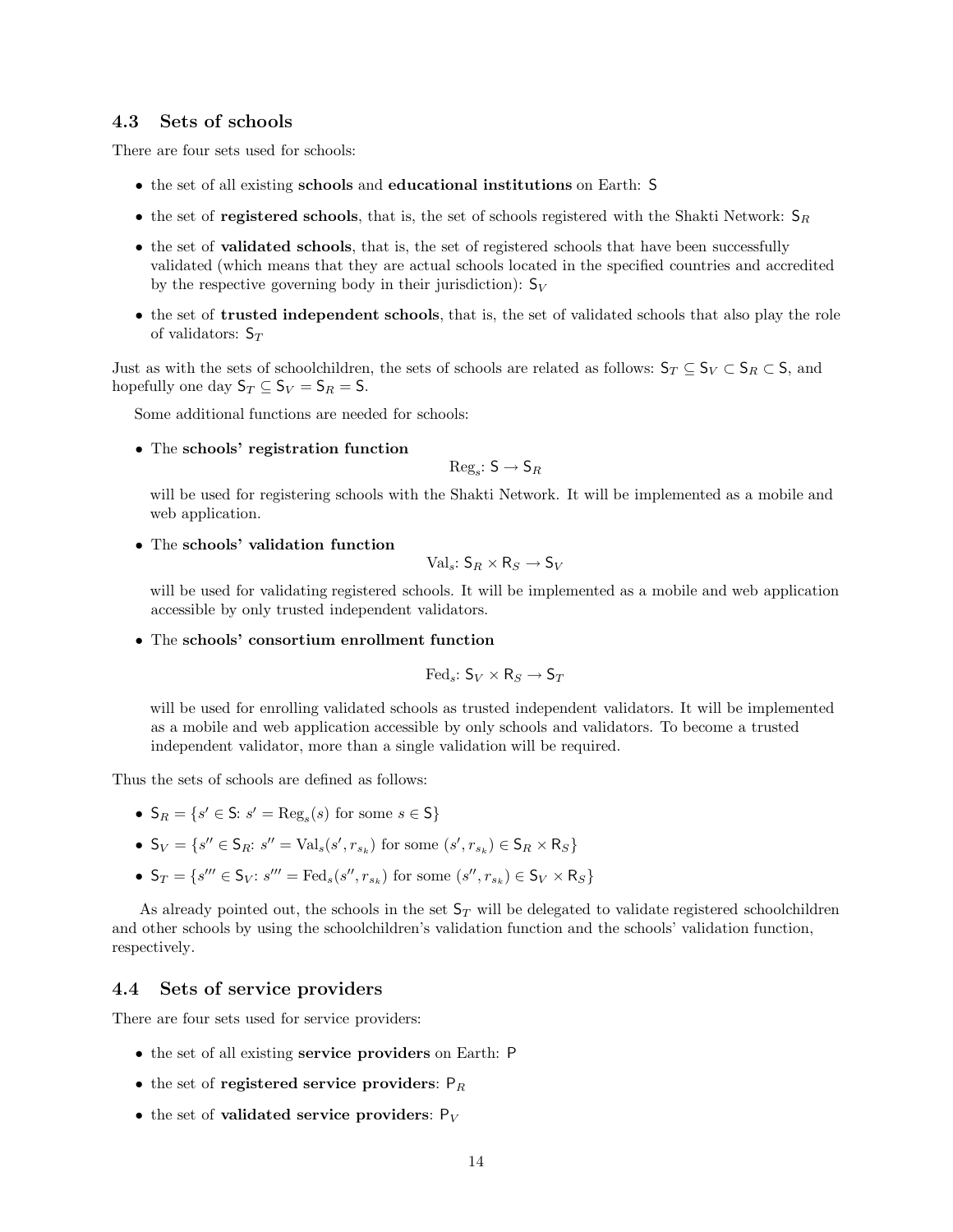• the set of schools-bound service providers:  $P_B$ 

A given service provider can be bound to more than one school at a time.

Some functions are needed for service providers as well:

• The service providers' registration function

$$
\text{Reg}_p: \mathsf{P} \to \mathsf{P}_R
$$

will be used for registering service providers with the Shakti Network. It will be implemented as a freely accessible mobile and web application.

#### • The service providers' validation function

$$
\text{Val}_p: \mathsf{P}_R \times \mathsf{R}_P \to \mathsf{P}_V
$$

will be used for validating service providers. It will be implemented as a mobile and web application accessible by only trusted independent validators.

• The schools/service-providers binding function

$$
\text{Bnd}_{sp}: \mathsf{P}_V \times \mathsf{R}_P \times \mathsf{S}_V \times \mathsf{R}_S \to \mathsf{P}_B
$$

will be used by schools and service providers for declaring their mutual involvement. It will be implemented as a mobile and web application accessible by only validated schools, validated service providers, and validated validators.

Thus the sets of service providers are defined as follows:

- $P_R = \{p' \in \mathsf{P}: p' = \text{Reg}_n(p) \text{ for some } p \in \mathsf{P}\}\$
- $P_V = \{p'' \in P_R: p'' = \text{Val}_p(p', r_{p_h}) \text{ for some } (p', r_{p_h}) \in P_R \times R_P\}$
- $P_B = \{p''' \in P_V: p''' = \text{Bnd}_{sp}(p'', r_{p_h}, s_j, r_{s_k}) \text{ for some } (p'', r_{p_h}, s_j, r_{s_k}) \in P_V \times R_P \times S_V \times R_S\}.$  Of course,  $r_{p_h}$  and  $r_{s_k}$  must address the same geographical area.

#### 4.5 Sets of validators

There are four sets used for validators:

- the abstract set of all possible validators: V
- the set of registered validators:  $V_R$
- the set of validated validators:  $V_V$
- the set of trusted independent validators:  $V_T$

The functions needed for validators are as follows:

• The validators' registration function

$$
\mathrm{Reg}_v\colon \mathsf{V} \to \mathsf{V}_R
$$

will be used by aspiring validators to register with the Shakti Network. It will be implemented as a freely accessible mobile and web application.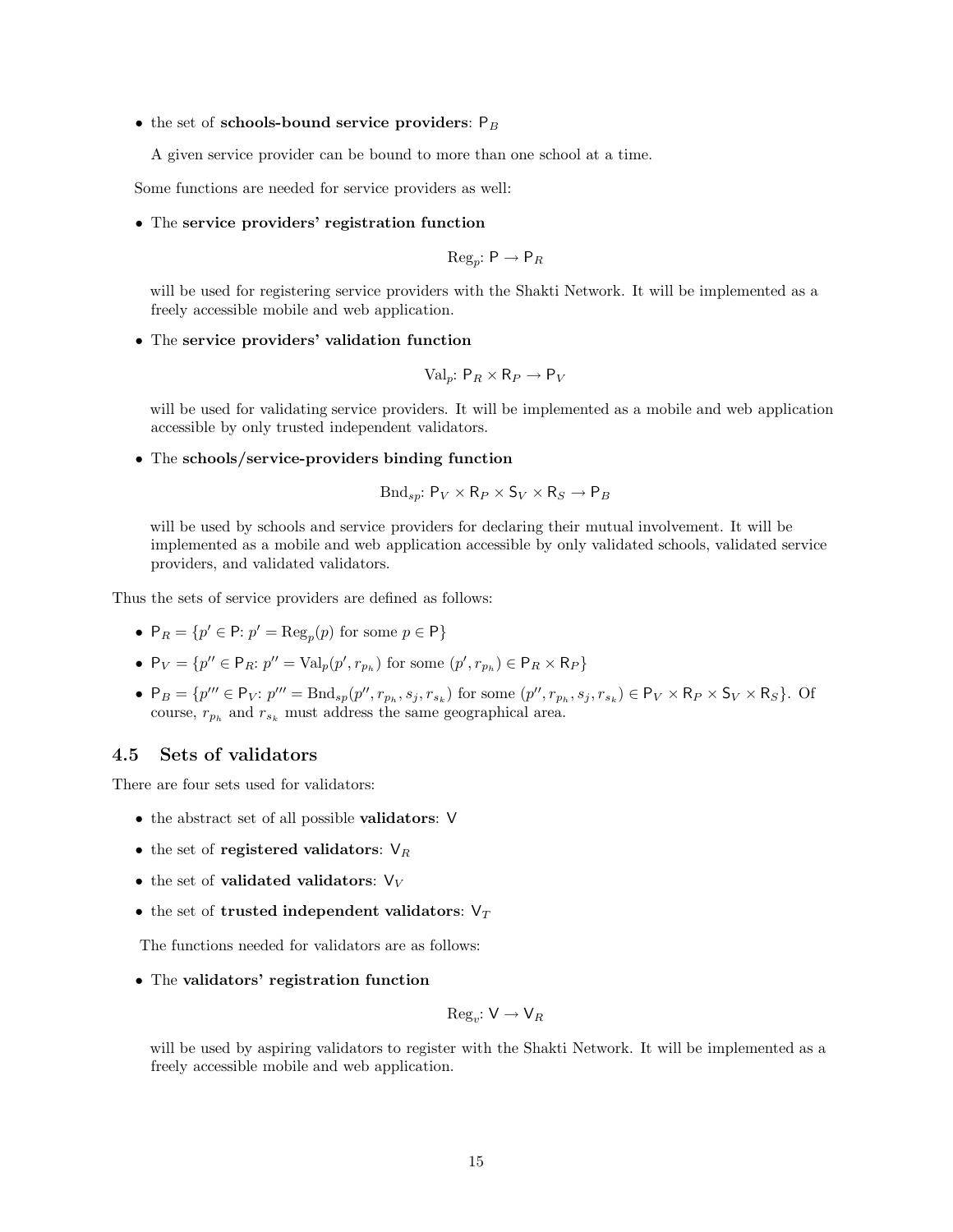#### • The validators' validation function

$$
\text{Val}_v: \mathsf{V}_R \to \mathsf{V}_V
$$

will be used by trusted independent validators for verifying the identity of new registered validators. It will be implemented as a restricted-access mobile and web application.

• The validators' certification function

$$
\operatorname{Cert}_v: \mathsf{V}_V \to \mathsf{V}_T
$$

will be used by trusted independent validators for certifying that the status of trusted independent validator has been granted. It will be implemented as a mobile and web application accessible by only trusted independent validators.

Thus the sets of validators are defined as follows:

- $V_R = \{v' \in V: v' = \text{Reg}_v(v) \text{ for some } v \in V\}$
- $V_V = \{v'' \in V_R : v'' = Val_v(v') \text{ for some } v' \in V_R\}$
- $V_T = \{ \nu''' \in V_V : \nu''' = \text{Cert}_v(\nu'') \text{ for some } \nu'' \in V_V \}$

Validators verify that schoolchildren exist and are actually attending school, that schools are accredited by the respective governing body in their jurisdiction, and that schools and service providers are actually providing the services that they claim. Trusted independent validators are special entities, such as trusted non-governmental organizations (NGOs), tutors, certified trusted parties, and miners/node operators with demonstrated administrative experience, that could contribute to the PoE process.

Schools, school teachers, and service providers will be allowed to register as validators and to seek certification as independent validators. However, to avoid collusion with key school personnel (principal, vice principal, and other administrative staff), they will not be permitted to validate the efforts of schoolchildren on two or more consecutive days. For example, a teacher who validates the efforts of schoolchildren on a Monday will not be permitted to do so on Tuesday of the same week. This rotation system will go even further toward hindering collusion as more and more teachers register as validators.

It is important to point out that there could be some overlap between the set  $\mathsf{S}_T$  of trusted independent schools and the set  $V_T$  of trusted independent validators. Also, the reader should note that independent validators are the same as validated validators.

#### 4.6 Sets of miners

Miners<sup>2</sup> are another fundamental entity of the entire Shakti Foundation project, as they mine and validate effort declarations submitted by schoolchildren, schools, service providers, and validators. As a reward for their work, they will be granted a micropayment of Shakti Coin correlated to the number of Shakti Coins granted to schoolchildren.

There are four sets used for miners:

- the abstract set of all possible miners: M
- the set of registered miners:  $M_R$
- the set of validated miners:  $M_V$
- the set of trusted independent miners:  $M_T$

 $2\text{For the sake of simplicity, the term *miner* is used here in lieu of *miner/node operator*.$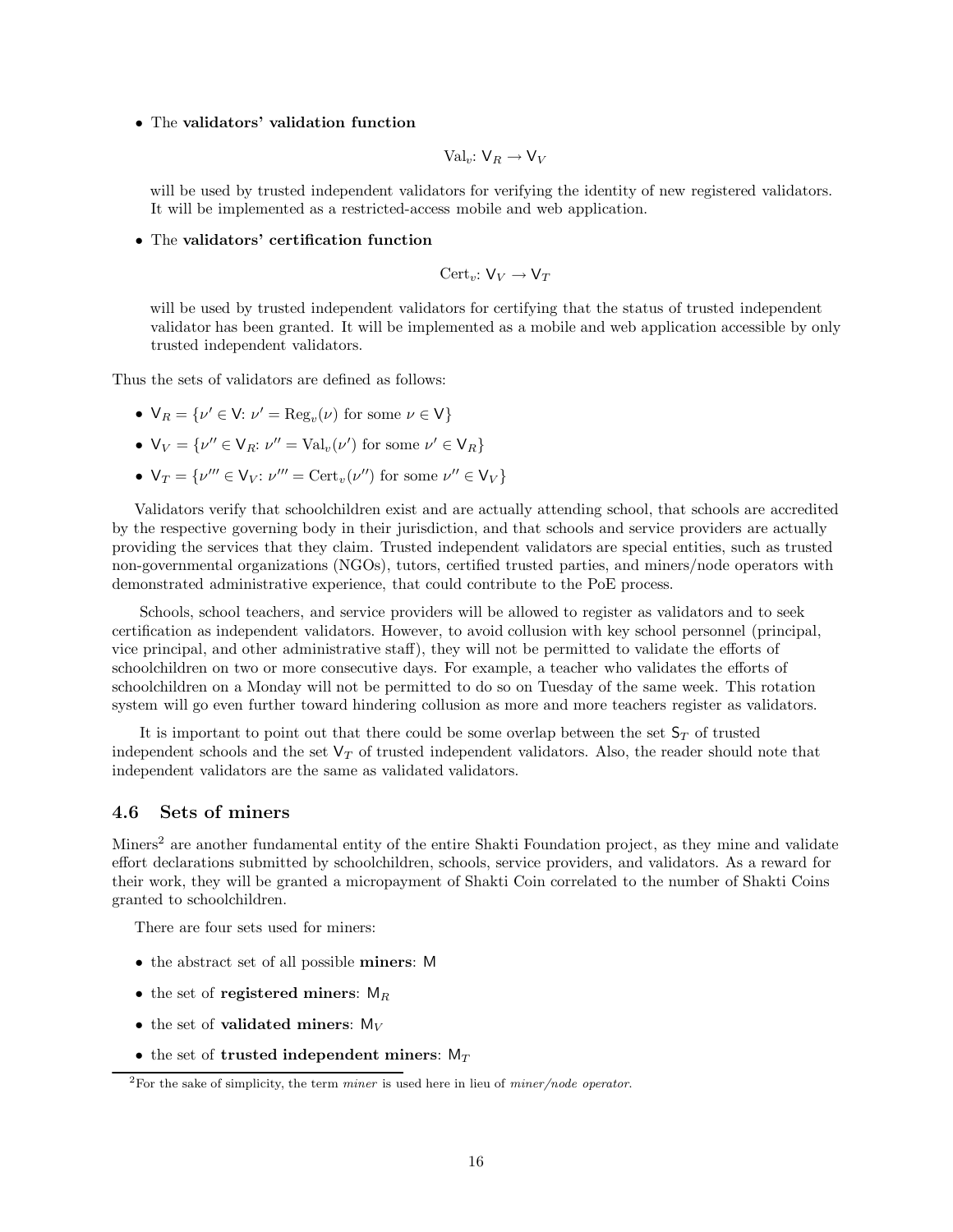The set of registered miners is

$$
\mathsf{M}_R = \{ m' \in \mathsf{M}: m' = \mathrm{Reg}_m(m) \text{ for some } m \in \mathsf{M} \},
$$

where

 $Reg_m: M \to M_R$ 

is the miners' registration function, which will be implemented as a freely accessible mobile and web application.

Moreover, as we are adopting the Byzantine Consortium Consensus algorithm, which expects all miners to be known and trusted, all registered miners will have to undertake an identification phase and pass an evaluation phase before becoming trusted independent miners. Thus

$$
\mathsf{M}_V = \{ m'' \in \mathsf{M}_R : m'' = \text{Val}_m(m') \text{ for some } m' \in \mathsf{M}_R \}
$$

and

$$
\mathsf{M}_T = \{ m''' \in \mathsf{M}_V : m''' = \mathrm{Eval}_m(m'') \text{ for some } m'' \in \mathsf{M}_V \},
$$

where

$$
Val_m: M_R \to M_V
$$

and

Eval<sub>m</sub>:  $M_V \rightarrow M_T$ 

are the miners' validation function and the miners' evaluation function, respectively.

After every aspiring miner has passed the evaluation phase (managed by the trusted independent validators), there will be a "voting" phase in which the other miners will be required to vote on the acceptance or denial of the new miner within the Shakti Network through the Byzantine Consortium Consensus algorithm. This voting is totally autonomous and based entirely on the verification that the necessary criteria are met. It is embedded in the Shakti Mining Application and requires no special action to be executed.

### 4.7 Set of wallet holders

Even if wallet holders are not directly involved in any phase of the PoE project, they are extremely important to the success of the project, because they ensure stability and a good reputation. The set of wallet holders is denoted by W.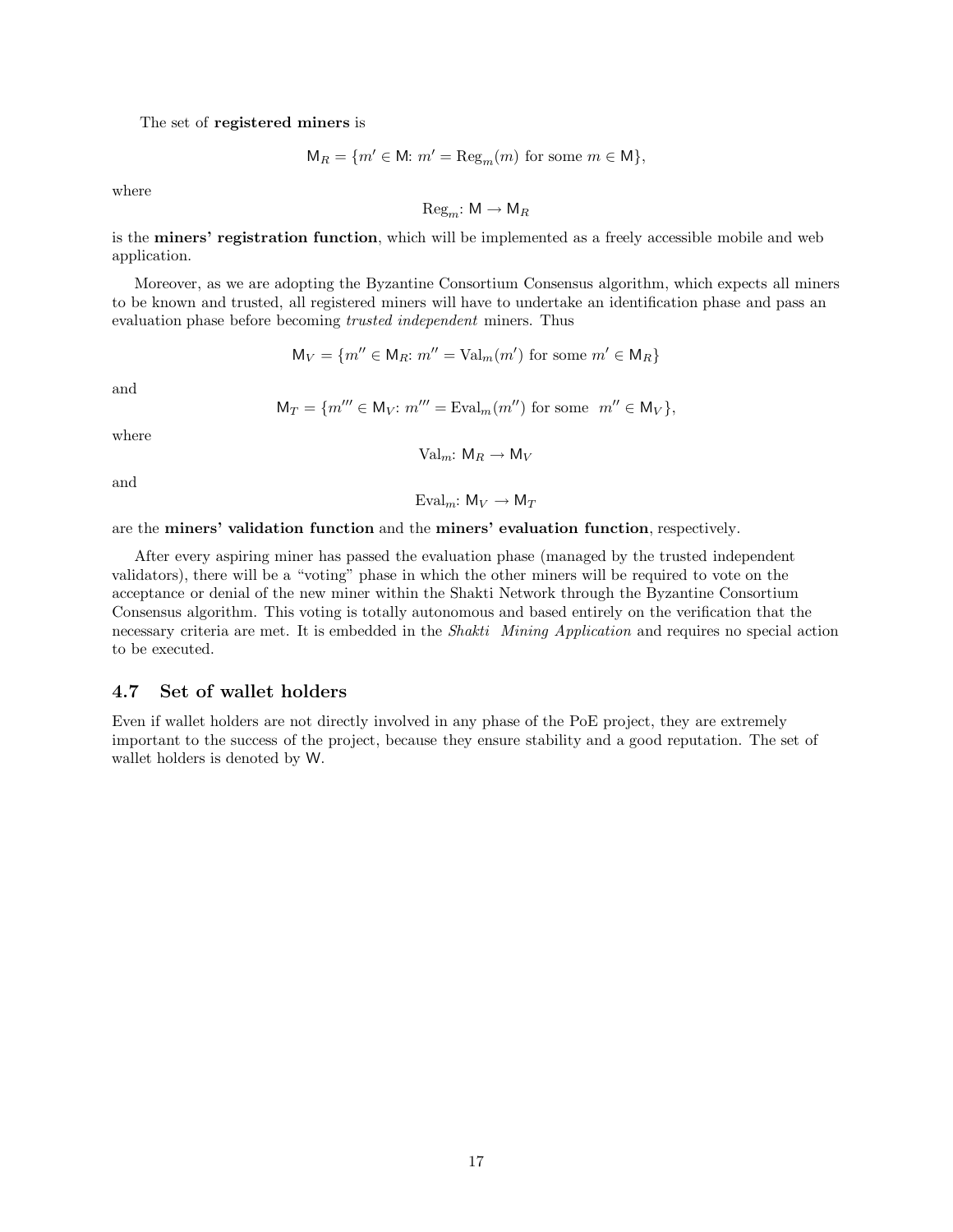# 5 Definition of Effort

We define effort as schoolchildren's actions toward furthering their education as measured through attendance. Attendance is an adequate measure, because a schoolchild's physical or virtual presence in a school is deterministic.

#### 5.1 Effort management

In the Introduction (section 3), we briefly described how the PoE will be managed. In the following subsections, we describe in detail how the PoE Protocol will be achieved.

#### 5.2 Sets of efforts

Given the generic definition of effort, we introduce the main sets of efforts:

- the set of declared efforts:  $E_D$
- the set of granted efforts:  $E_G$

The set of declared efforts  $(E_D)$  is the union of the following sets:

- the set of schoolchildren's declared efforts:  $E_{DC}$
- the set of schools' declared efforts:  $E_{DS}$
- the set of service providers' declared efforts:  $E_{DP}$
- the set of validators' declared efforts:  $E_{DV}$

There are some additional sets associated with the sets of efforts:

- One of these is T, the discrete set of all finite time intervals in terms of days, weeks, and months. It is important to consider that every declaration refers to a precise period of time, be it a day, a week, a month, or a specified period between two dates.
- Another important set is  $\mathbb{R}_{>0}$ , the set of all positive real numbers, which will be used for the instant in time at which every declaration is submitted.
- Last but not least, the set that we denote by  $\mathbb{R}^n$  is the set of all *n*-tuples of real numbers, where *n* is a positive integer equal to the total number of items needed for every declaration of effort. This set is used for the generic data that represent the final goal of each declaration. Depending upon the difficulty level and the regional validation levels, those data could include geographical coordinates, age of the schoolchild, enrollment date, and many others.

The functions needed for declarations of effort are as follows:

#### • The schoolchildren's declaration function

$$
\mathrm{Dec}_c\colon \mathsf{C}_V\times \mathsf{D}\times \mathsf{T}\times \mathbb{R}_{>0}\times \mathbb{R}^n\rightarrow \mathsf{E}_{DC}
$$

will be used by schoolchildren or their parents and tutors for submitting schoolchildren's educational effort declarations. This function will be implemented within a mobile and web application.

• The schools' declaration function

$$
\mathrm{Dec}_s\colon \mathsf{S}_V\times \mathsf{C}_V\times \mathsf{R}_S\times \mathsf{T}\times \mathbb{R}_{>0}\times \mathbb{R}^n\rightarrow \mathsf{E}_{DS}
$$

will be used by schools for submitting educational effort declarations of their students. This function will be implemented within a mobile and web application accessible by only validated schools and educational institutions.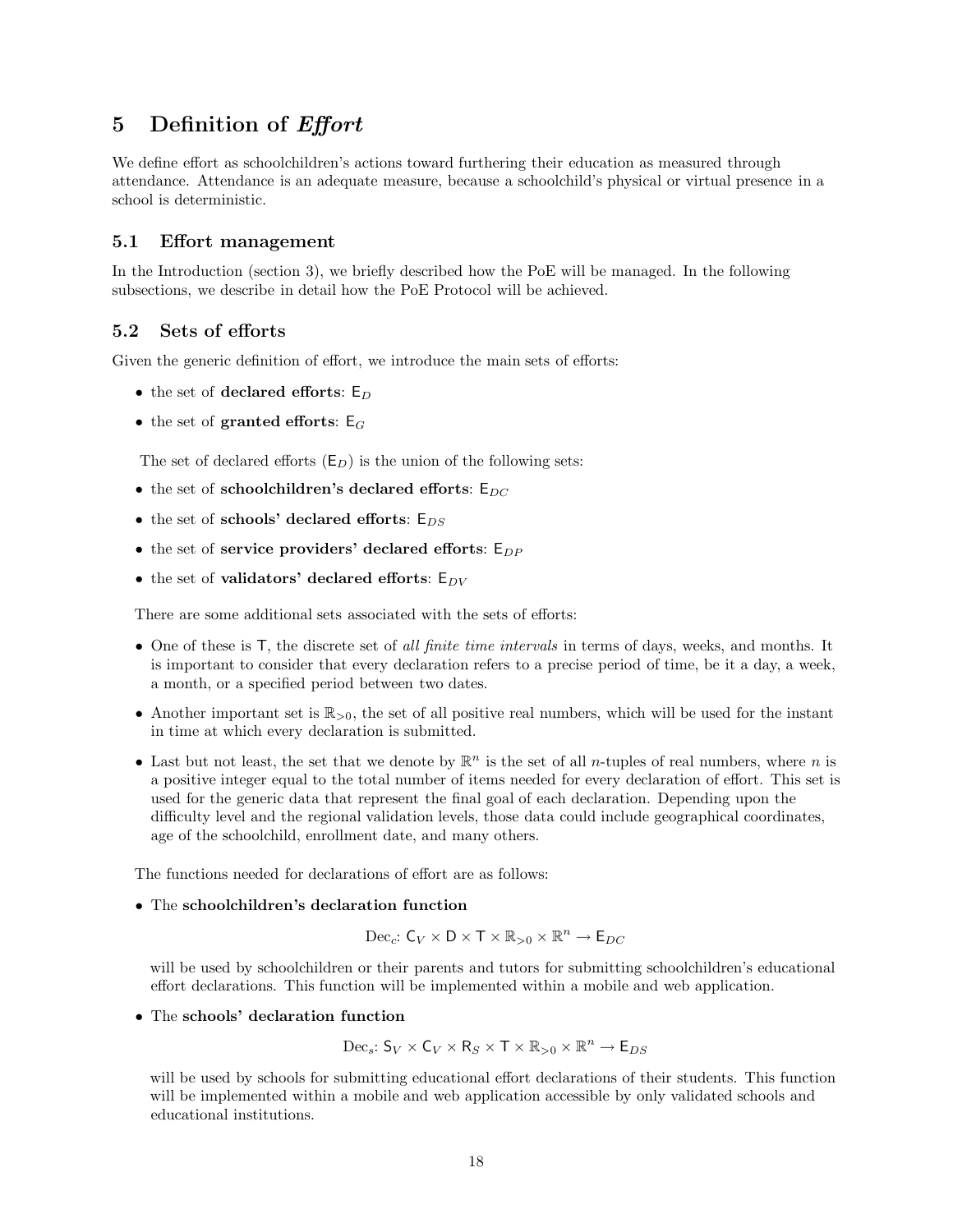• The service providers' declaration function

$$
\text{Dec}_p: \mathsf{P}_V \times \mathsf{C}_V \times \mathsf{R}_P \times \mathsf{T} \times \mathbb{R}_{>0} \times \mathbb{R}^n \to \mathsf{E}_{DP}
$$

will be used by service providers for submitting their effort declarations. It will be implemented as a mobile and web application accessible by only validated service providers.

• The validators' declaration function

$$
\text{Dec}_{v}: V_{V} \times C_{V} \times T \times \mathbb{R}_{>0} \times \mathbb{R}^{n} \to E_{DV}
$$

will be used by validators for submitting schoolchildren's effort declarations. It will be implemented as a mobile and web application accessible by only validated validators.

Thus the sets of declared efforts are defined as follows:

- $E_{DC} = \{\delta_{c_j t_k}: \delta_{c_j t_k} = \text{Dec}_c(c_j, d_h, t_k, t, (x_1, \ldots, x_n))\}$ for some  $(c_j, d_h, t_k, t, (x_1, \ldots, x_n)) \in \mathsf{C}_V \times \mathsf{D} \times \mathsf{T} \times \mathbb{R}_{>0} \times \mathbb{R}^n$
- $E_{DS} = \{\delta_{s_i c_j t_k}: \delta_{s_i c_j t_k} = \text{Dec}_s(s_i, c_j, r_{s_h}, t_k, t, (x_1, \ldots, x_n))\}$ for some  $(s_i, c_j, r_{s_h}, t_k, t, (x_1, \ldots, x_n)) \in S_V \times C_V \times R_S \times T \times \mathbb{R}_{>0} \times \mathbb{R}^n$
- $E_{DP} = \{\delta_{p_i c_j t_k}: \delta_{p_i c_j t_k} = \text{Dec}_p(p_i, c_j, r_{p_h}, t_k, t, (x_1, \ldots, x_n))\}$ for some  $(p_i, c_j, r_{p_h}, t_k, t, (x_1, \ldots, x_n)) \in \mathsf{P}_V \times \mathsf{C}_V \times \mathsf{R}_P \times \mathsf{T} \times \mathbb{R}_{>0} \times \mathbb{R}^n$
- $E_{DV} = \{\delta_{v_ic_jt_k}: \delta_{v_ic_jt_k} = \text{Dec}_v(v_i, c_j, t_k, t, (x_1, \ldots, x_n))\}$ for some  $(v_i, c_j, t_k, t, (x_1, \ldots, x_n)) \in V_V \times C_V \times T \times \mathbb{R}_{>0} \times \mathbb{R}^n$

The set of all declared efforts is

$$
\begin{array}{rcl}\n\mathsf{E}_D & = & \mathsf{E}_{DC} \cup \mathsf{E}_{DS} \cup \mathsf{E}_{DP} \cup \mathsf{E}_{DV} \\
& = & \{\Delta_{c_j t_k}: c_j \in \mathsf{C}_V, t_k \in \mathsf{T}\},\n\end{array}
$$

where  $\Delta_{c_jtk}$  is a declaration submitted for schoolchild  $c_j$  in reference to time period  $t_k$ . That is,

$$
\Delta_{c_j t_k} \in \{ \delta_{c_j t_k} \in \mathsf{E}_{DC} \}
$$
\n
$$
\bigcup \left( \cup_i \{ \delta_{s_i c_j t_k} \in \mathsf{E}_{DS}: s_i \in \mathsf{S}_V \} \right)
$$
\n
$$
\bigcup \left( \cup_i \{ \delta_{p_i c_j t_k} \in \mathsf{E}_{DP}: p_i \in \mathsf{P}_V \} \right)
$$
\n
$$
\bigcup \left( \cup_i \{ \delta_{v_i c_j t_k} \in \mathsf{E}_{DV}: v_i \in \mathsf{V}_V \} \right)
$$

This complicated definition simply says that the set of effort declarations for schoolchild  $c_j$  that are in reference to time period  $t_k$  includes the effort declarations submitted by the schoolchild, as well as all the declarations submitted by schools, service providers, and validators for that schoolchild in reference to that period.

Given the set of effort declarations, we have the effort-granting function

$$
\mathrm{Grant}_E \colon \mathsf{E}_D \to \mathsf{E}_G
$$

and the set of granted efforts,

$$
\mathsf{E}_G = \{e_{c_j t_k}: e_{c_j t_k} = \text{Grant}_E(\Delta_{c_j t_k}) \text{ for some } \Delta_{c_j t_k} \in \mathsf{E}_D\}
$$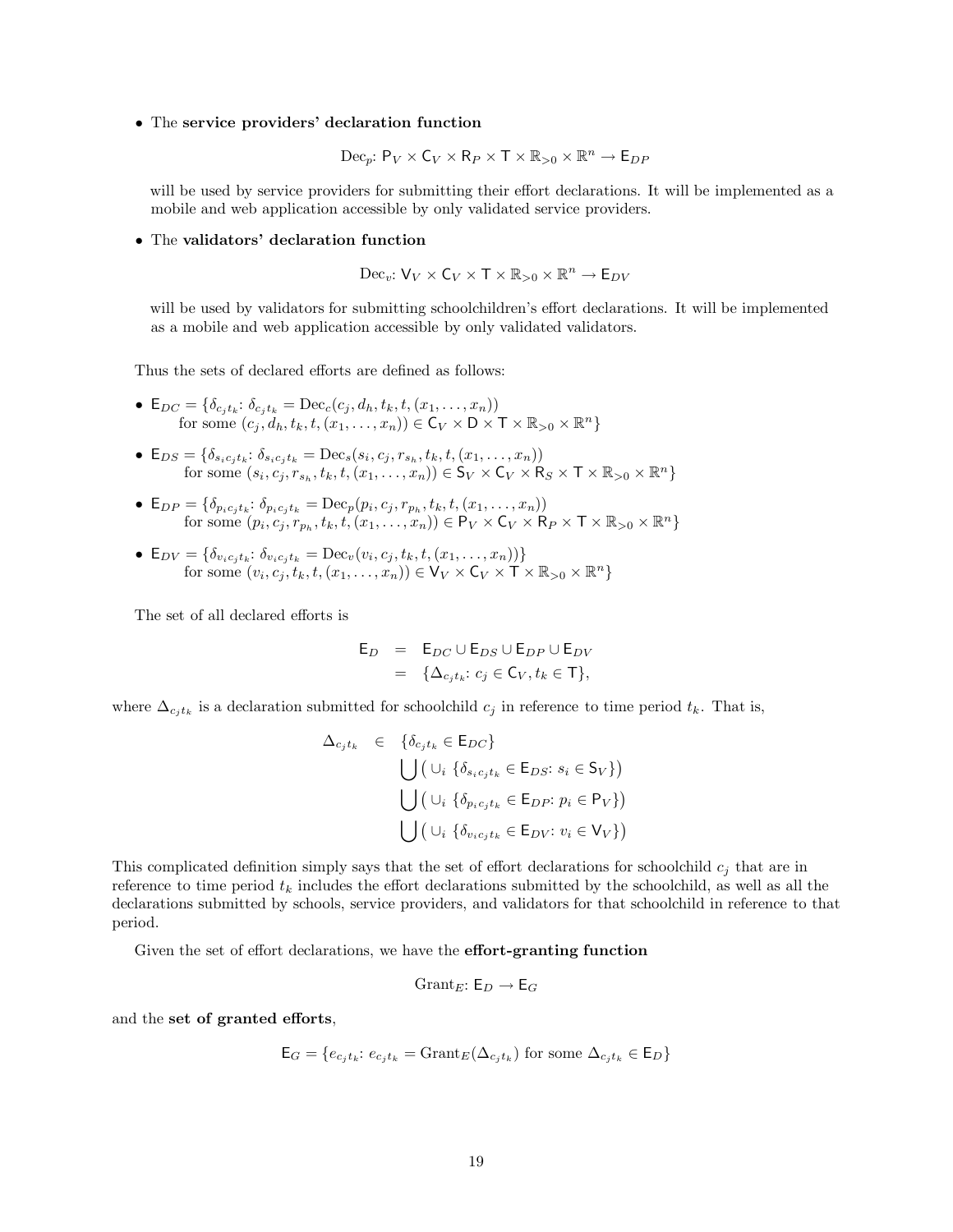#### 5.3 Effort declaration functions

The effort declaration functions are another important set of functions we need to consider carefully. These functions allow schoolchildren, schools, service providers, and validators to submit their declarations. Any entity can submit as many declarations as needed; for example, a school can submit a declaration for a particular schoolchild, and each teacher in the role of validator can submit declarations for that same schoolchild.

We have seen that there is a different function for each type of submitted declaration, mainly because each declaration type has different inputs and associated controls.

As an example, some of the data included are as follows:

- declaration type: schoolchild, school, service provider, or validator
- unique identifier: public address of the *issuer*
- period of time to which the declaration refers
- location, that is, the geographical region to which the declaration refers
- randomly generated data, such as a universally unique identifier (UUID), to make each declaration unique
- cryptographic data for privacy and identity protection (public keys and signatures)
- for validators, the validator reliability level, which is a Shakti-assigned numeric value (from −10 to +10) that's used to give more weight to effort declarations made by highly ranked validators (in the event of conflicting declarations, the validator reliability level will be used to resolve issues on a case-by-case basis)
- $\bullet$  *timestamp* indicating the time at which the declaration is submitted

#### 5.4 Validation of effort

Critical to the validation of effort is the concept of difference. What really matters is the difference between declarations issued by schoolchildren and the declarations issued by schools, service providers, and validators.

#### 5.4.1 Declaration reliability function

The **declaration reliability function** is the *difference* function. Since a declaration is made up of several items, we can think of this function,

$$
\mathcal{D}_R\!\!: \, \mathsf{E}_D \to \mathsf{B},
$$

where  $B = \{true, false\}$ , in terms of the differences between related declarations. It basically tells us whether a specific declaration is reliable, that is, whether it can be trusted—and, as a result, the Shakti Foundation can assign the planned reward to the schoolchild, school, service providers, validators, and miners/node operators involved in the submission and validation of that declaration.

The complexity in defining *implementation* of the declaration reliability function is due to the multitude of items and different units each declaration is made up of. We could say that each declaration  $\delta_x$  is a heterogeneous set of items. To compute the final result, we first need to solve the problem of normalizing the differences between heterogeneous entities.

To focus on this problem's boundaries, let's say that if  $\delta_x$  and  $\delta_y$  are two declarations, their difference or  $distance<sup>3</sup>$  is

$$
\text{Diff}(\delta_x, \delta_y) = \|\delta_x - \delta_y\|
$$

<sup>&</sup>lt;sup>3</sup>Here, the term *distance* refers to the *mathematical* distance.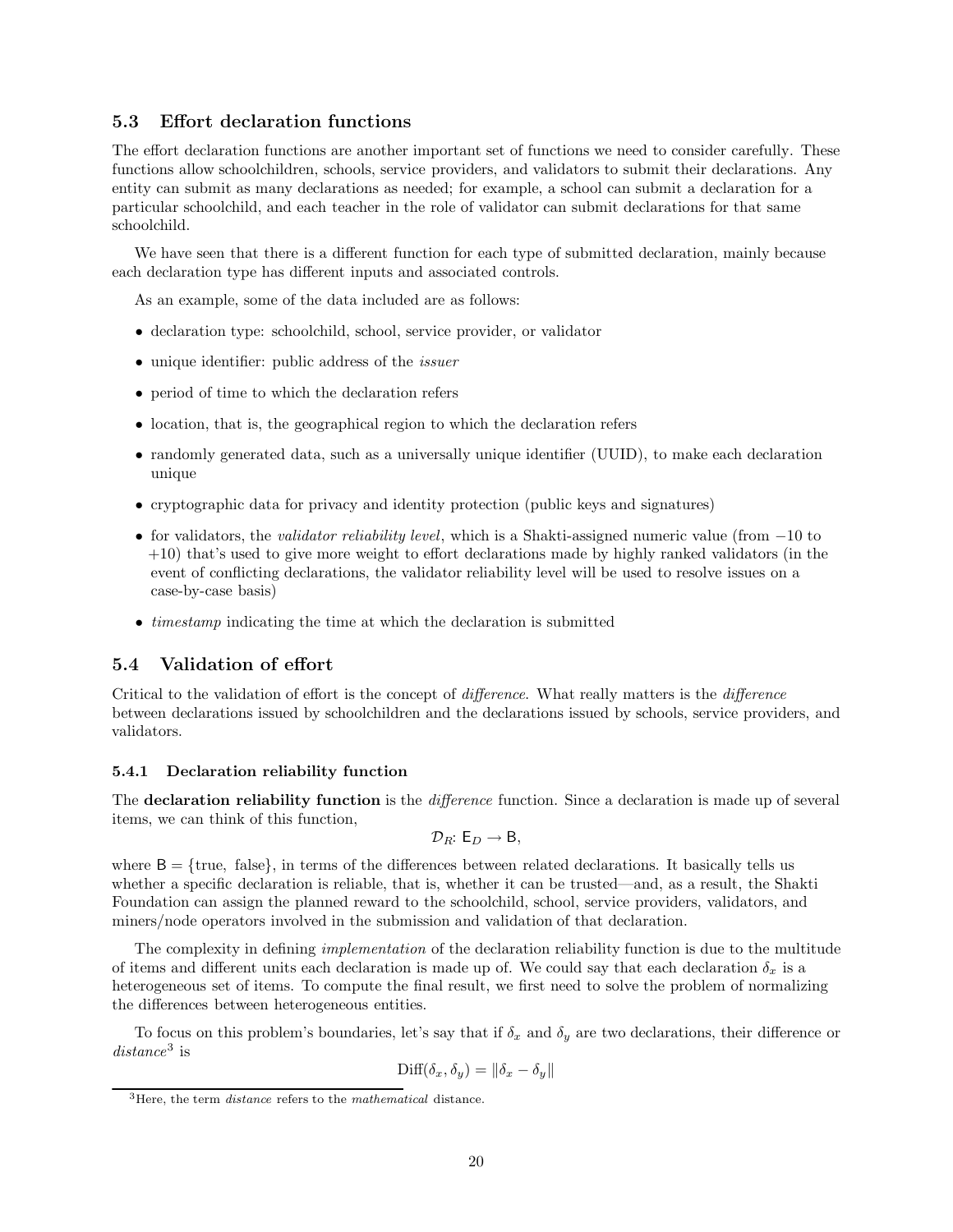As each declaration is made up of heterogeneous items, we cannot simply apply the norm operator to their difference, even though what we ultimately need is a simple scalar value. Thus we will use a different approach.

Given two declarations,  $\delta_x = {\alpha_{x_1}, \alpha_{x_2}, ..., \alpha_{x_n}}$  and  $\delta_y = {\alpha_{y_1}, \alpha_{y_2}, ..., \alpha_{y_n}}$ , we are perfectly able to compute the difference between homogeneous values (i.e., values expressed in the same unit). Thus if  $\alpha_{x_1}$  and  $\alpha_{y_1}$  are such values, their difference (distance) is  $\|\alpha_{x_1} - \alpha_{y_1}\|$ .

However, we cannot simply write

$$
\|\delta_x - \delta_y\| = \{ ||\alpha_{x_1} - \alpha_{y_1}||, ||\alpha_{x_2} - \alpha_{y_2}||, ..., ||\alpha_{x_n} - \alpha_{y_n}|| \},\
$$

for the following reasons:

- The norm operator returns a non-negative real number, not a set.
- Different "sub-distances"  $\|\alpha_{x_i} \alpha_{y_i}\|$ ,  $\|\alpha_{x_j} \alpha_{y_j}\|$  could be expressed in different units. For example, some of them could be expressed in units of spatial distance, while others could be expressed in units of time, and still others, such as geo-location data, names of schools and courses, or meal types, could be expressed in still other units. Quantities that are expressed in different units are incommensurate and cannot be combined.

We need *something* to make the set of heterogeneous differences homogeneous. The something we are looking for is the close enough functions.

The close enough functions tell us how close two declarations are to each other. For this computation, we are going to use the following items:

• the pertinent *units*:

geo-location coordinates local time postal code (where available) any other unit able to improve the accuracy of fraud detection

- the *difficulty levels*
- the regional area thresholds

The advantage in using these items is the removal of all dependencies on heterogeneous data types embedded in declarations.

We will compare pairs of homogeneous data types to determine whether they are "close enough," and return a Boolean value (either true or false) as a result.

#### 5.4.2 Threshold functions (purpose)

For the task of determining whether the values of a pair of homogeneous items are "close enough" (i.e., to determine the maximum amount by which they are allowed to differ), we introduce the threshold functions.

The threshold functions all have similar signatures and use the difficulty levels, regional validation levels, and units to return a value which will then be compared to the difference between the values of an actual pair of homogeneous items.

Moreover, the regional validation levels, which aim to provide protection against fraud and scams, constitute a fine-tuning mechanism for the consistency requirements.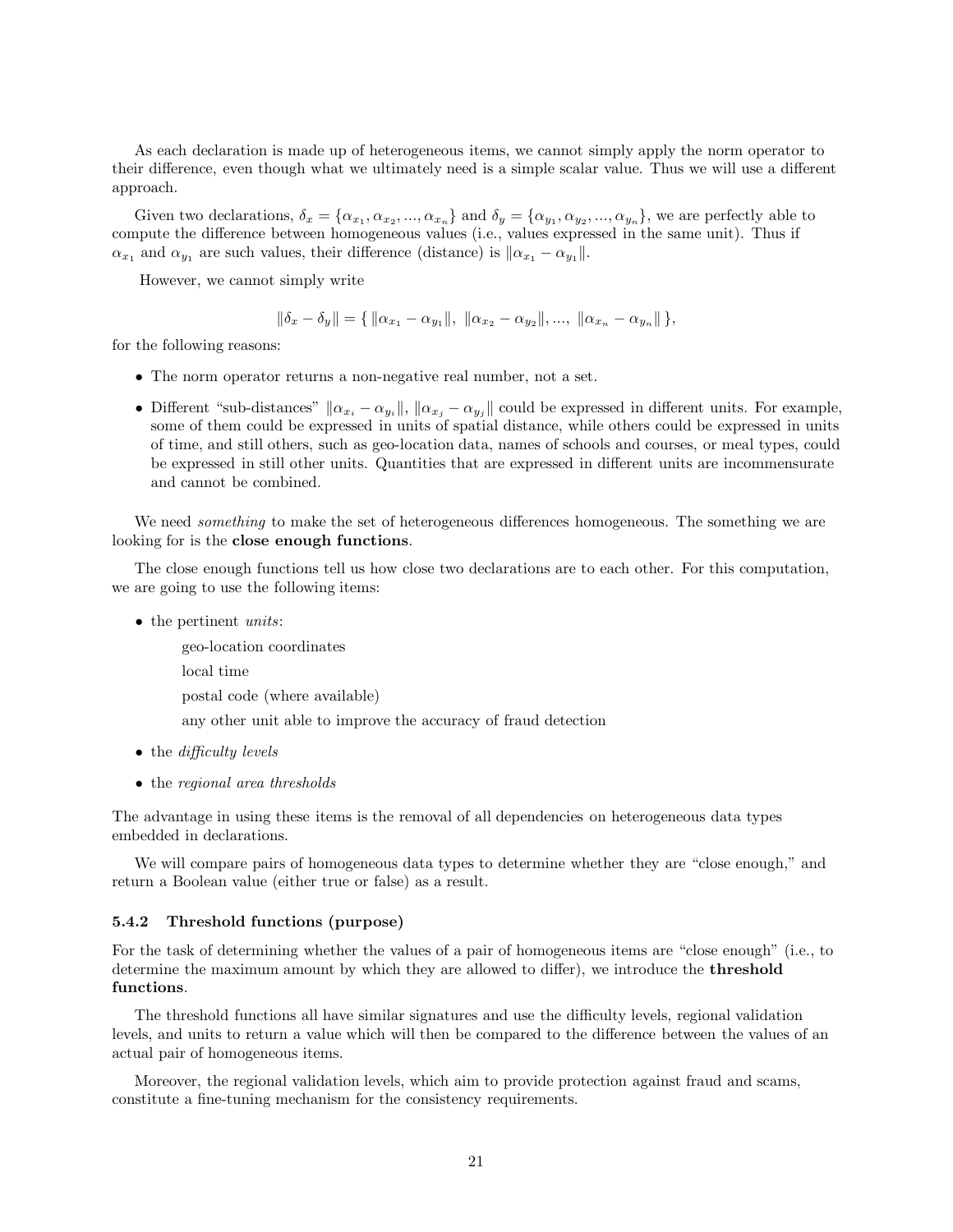Recall that the symbol U denotes the set of units:  $U = \{u_1, u_2, ..., u_n\}$ . For example,  $u_1$  could be a unit of distance, to express the distance between two cities; and  $u_2$  could be a unit of time, such as hours, days, or weeks, to express the length of time between two events. The set U is needed because each threshold function returns a different value, depending on the unit to which it applies. Also, recall that the symbol  $\mathbb{R}_{\geq 0}$  denotes the set of all non-negative real numbers.

A different threshold function is needed for each type of declaration comparison:

• the schoolchildren/schools threshold function

$$
\mathcal{T}_{cs}: D \times R_S \times U \to \mathbb{R}_{\geq 0}
$$

• the schoolchildren/service-providers threshold function

$$
\mathcal{T}_{cp}: D \times R_P \times U \to \mathbb{R}_{\geq 0}
$$

• the schoolchildren/validators threshold function

$$
\mathcal{T}_{cv}: D \times U \rightarrow \mathbb{R}_{\geq 0}
$$

We introduce two additional threshold functions—to monitor schools' and service providers' behavior, not just schoolchildren's behavior. For this purpose, validators' declarations are mandatory, as we use their declarations to compare and verify both schools and service providers.

These additional functions are as follows:

• the schools/validators threshold function

$$
\mathcal{T}_{sv}: R_S \times U \to \mathbb{R}_{\geq 0}
$$

• the service-providers/validators threshold function

$$
\mathcal{T}_{pv}: \mathsf{R}_P \times \mathsf{U} \rightarrow \mathbb{R}_{\geq 0}
$$

#### 5.4.3 Threshold functions (implementation)

Considering the critical task that the threshold functions are going to be used for, we briefly discuss their implementation as well.

The most flexible implementation is based on the use of 2-dimensional arrays (matrices) and 3-dimensional arrays (cubes). We need to implement a separate  $cube/matrix$  for each threshold function:

• schoolchildren/schools threshold function cube:

dimension 1: schoolchildren's difficulty levels dimension 2: schools' regional validation levels dimension 3: units

• schoolchildren/service-providers threshold function cube:

dimension 1: schoolchildren's difficulty levels dimension 2: service providers' regional validation levels dimension 3: units

• schoolchildren/validators threshold function matrix: dimension 1: schoolchildren's difficulty levels dimension 2: units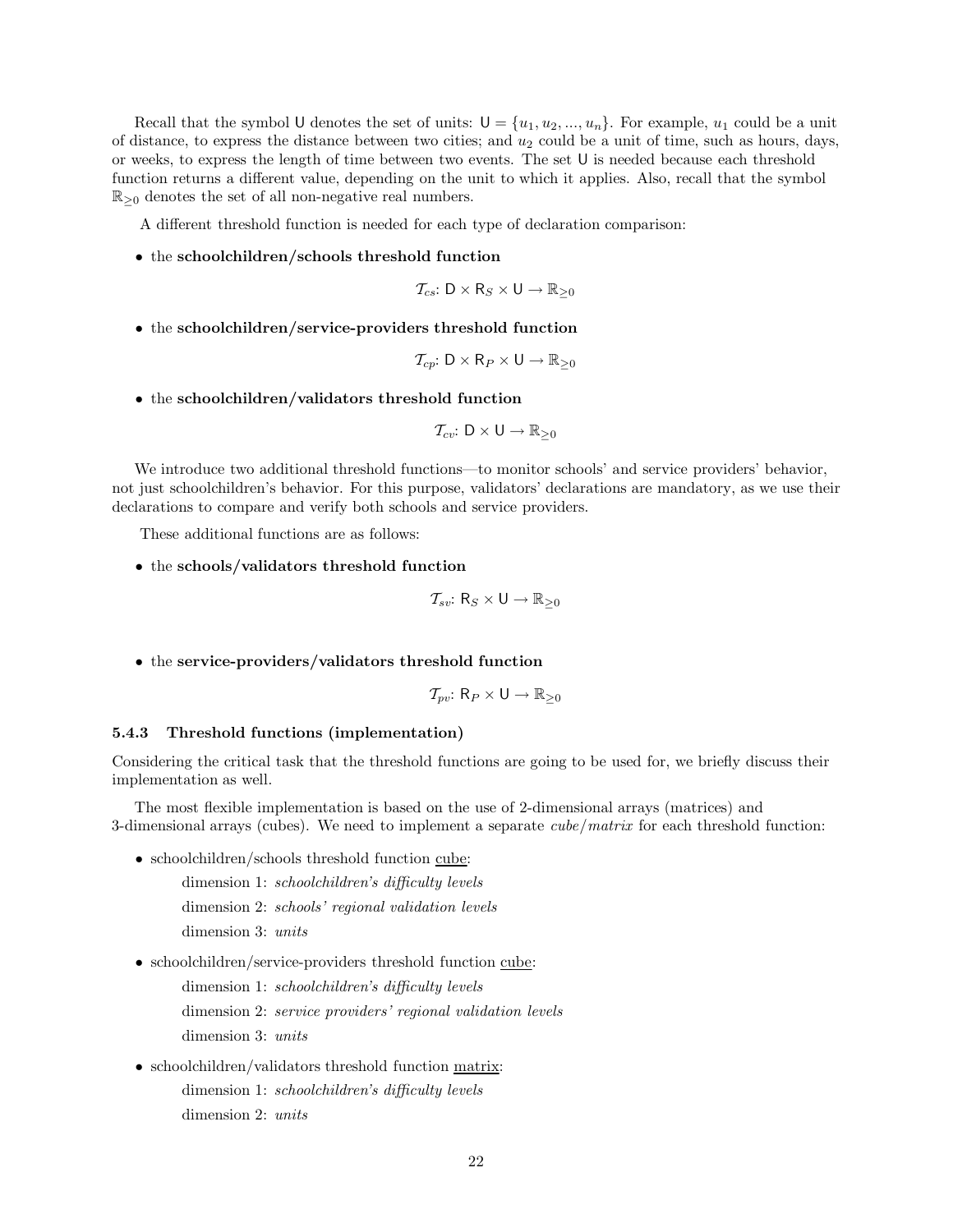- schools/validators threshold function matrix:
	- dimension 1: schools' regional validation levels dimension 2: units
- service-providers/validators threshold function matrix: dimension 1: service providers' regional validation levels dimension 2: units

These data structures have several advantages:

- Each threshold function can easily be tuned by simply changing the entries in the *cube*/matrix for that function.
- New measures can easily be added by simply increasing the dimensions of the pertinent *cube*/matrix.
- The computational resources required and the processing costs are not unreasonable, as there is no need to pay for excess computing power.

#### 5.5 Close enough functions

We now have everything we need for the close enough functions, as described in section 5.4.1:

• The schoolchildren/schools close enough function

$$
\mathcal{C}_{cs}: (D \times R_S \times U) \times \mathbb{R} \times \mathbb{R} \to B
$$

will be used for comparing schoolchildren's declarations to schools' declarations, that is, declarations that we previously denoted by  $\delta_{c_i t_k}$  and  $\delta_{s_i c_i t_k}$ , respectively.

This function receives the same parameters (from  $D \times R_S \times U$ ) for the two declarations, along with the values of a pair of homogeneous items (from  $\mathbb{R} \times \mathbb{R}$ ) that are to be compared. It first passes the parameters (from  $D \times R_S \times U$ ) to the threshold function  $(\mathcal{T}_{cs})$ , which outputs a value that it compares to the difference between the values of the pair of homogeneous items. It then returns a Boolean value that indicates whether the values of that pair of items are "close enough."

Of course, this function must be applied to each item that's to be compared in the two declarations. This means that if we are comparing the declarations  $\delta_x = {\alpha_{x_1}, \alpha_{x_2}, ..., \alpha_{x_n}}$  and  $\delta_y = {\alpha_{y_1}, \alpha_{y_2}, ..., \alpha_{y_n}}$ , we need to call this function for all pairs of comparable items in the set  $\{(\alpha_{x_1}, \alpha_{y_1}),(\alpha_{x_2}, \alpha_{y_2}),\ldots,(\alpha_{x_n}, \alpha_{y_n})\}.$ 

• The schoolchildren/service-providers close enough function

$$
\mathcal{C}_{cp}: (D \times R_P \times U) \times \mathbb{R} \times \mathbb{R} \to B
$$

will be used for comparing schoolchildren's declarations to service providers' declarations, that is, declarations that we previously denoted by  $\delta_{c_j t_k}$  and  $\delta_{p_i c_j t_k}$ , respectively. The behavior of this function is analogous to that of the previous one.

• The schoolchildren/validators close enough function

$$
\mathcal{C}_{cv}: (D \times U) \times \mathbb{R} \times \mathbb{R} \to B
$$

will be used for comparing schoolchildren's declarations to validators' declarations, that is, the declarations that we previously denoted by  $\delta_{c_j t_k}$  and  $\delta_{v_i c_j t_k}$ , respectively. The behavior of this function is analogous to that of the previous ones. It will be implemented as a mobile and web application, and reserved for use by only trusted independent validators.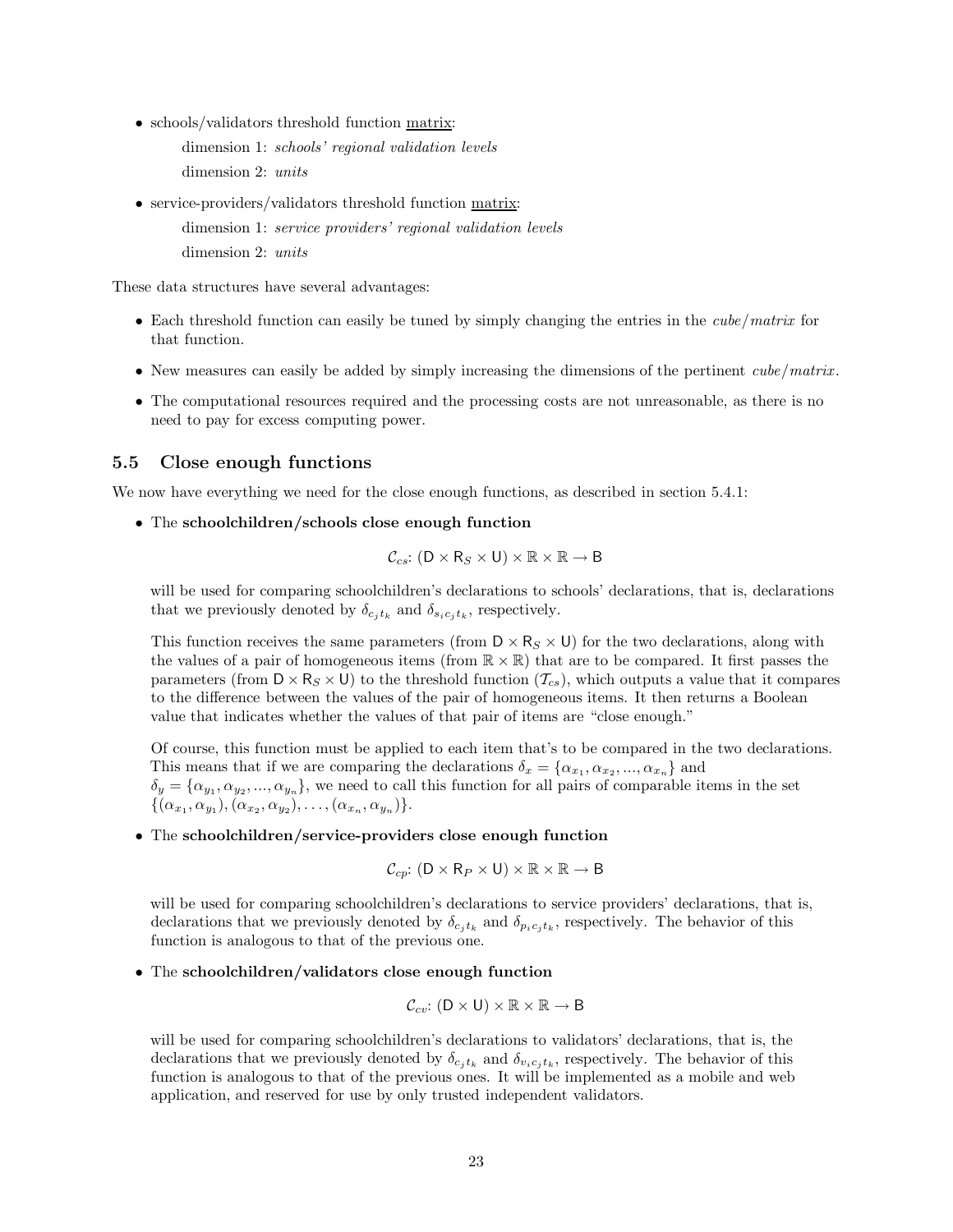• The schools/validators close enough function

$$
\mathcal{C}_{sv}: (R_S \times U) \times \mathbb{R} \times \mathbb{R} \to B
$$

will be used by validators to certify that schools are operating correctly and honestly. The behavior of this function is analogous to that of the previous ones. It will be implemented as a mobile and web application, and reserved for use by only trusted independent validators.

#### • The service-providers/validators close enough function

$$
\mathcal{C}_{pv}: (\mathsf{R}_P \times \mathsf{U}) \times \mathbb{R} \times \mathbb{R} \to \mathsf{B}
$$

will be used by validators to certify that service providers are operating correctly and honestly. The behavior of this function is analogous to that of the previous ones. It will be implemented as a mobile and web application, and reserved for use by only trusted independent validators.

The sets within parentheses correspond to the cubes/matrices that will be used in the implementation of the threshold functions.

The implementation of the schoolchildren/schools close enough function is straightforward, as it computes the absolute difference between the input values. For a pair of generic (but homogeneous) declaration items  $\alpha_x$ ,  $\alpha_y$ ,

$$
\mathcal{C}_{cs}(d_i, r_{s_i}, u_h, \alpha_x, \alpha_y) = \text{true} \iff ||\alpha_x - \alpha_y|| \leq \varepsilon_{\mathcal{T}_{cs}},
$$

where  $\varepsilon_{\mathcal{T}_{cs}}$  is the value returned by the corresponding threshold function; that is,

$$
\varepsilon_{\mathcal{T}_{cs}} = \mathcal{T}_{cs}(d_i, r_{s_j}, u_h)
$$

Now the difference

$$
\text{Diff}(\delta_x, \delta_y) = \|\delta_x - \delta_y\|
$$

for comparison of a schoolchild's declaration to a school's declaration becomes

$$
\text{Diff}(\delta_{c_jt_k}, \delta_{s_ic_jt_k}) \text{ is close enough} \iff \|\alpha_{(c_jt_k)1} - \alpha_{(s_ic_jt_k)1}\| \leq \mathcal{T}_{cs}(d_h, r_{s_l}, u_1), ...,
$$

$$
\|\alpha_{(c_jt_k)n} - \alpha_{(s_ic_jt_k)n}\| \leq \mathcal{T}_{cs}(d_h, r_{s_l}, u_n),
$$

that is,  $\text{Diff}(\delta_{c_ik}, \delta_{s_ic_ik})$  is close enough if and only if

$$
\mathcal{C}_{cs}(d_h, r_{s_l}, u_1, \alpha_{(c_j t_k)1}, \alpha_{(s_i c_j t_k)1}) = \text{true}, ..., \mathcal{C}_{cs}(d_h, r_{s_l}, u_h, \alpha_{(c_j t_k)1}, \alpha_{(s_i c_j t_k)2}) = \text{true}
$$

Thus the value of the close enough function must be true for all items in the two declarations; in other words, all items in the two declarations must be close enough.

The above formula includes evaluation of only the schoolchildren/schools close enough function. However, depending on the difficulty level and the regional validation levels, evaluation of the schoolchildren/service-providers close enough function and/or the schoolchildren/validators close enough function may be required.

In the general case, therefore, for schoolchild  $c_j$  to be validated (i.e., for  $c_j$  to become an element of the set  $C_V$ ) in reference to time period  $t_k \in T$ , we need to evaluate all of the following:

- Diff( $\delta_{c_i t_k}, \delta_{s_i c_i t_k}$ ), where  $s_i \in \mathsf{S}_V$  is the school in which the schoolchild is currently enrolled
- Diff( $\delta_{c_j t_k}, \delta_{p_i c_j t_k}$ ) for all service providers  $p_i \in \mathsf{P}_V$  that are involved in the education of the schoolchild
- Diff( $\delta_{c_j t_k}, \delta_{v_i c_j t_k}$ ) for all validators  $v_i \in V_V$  that are involved in the education and control of the schoolchild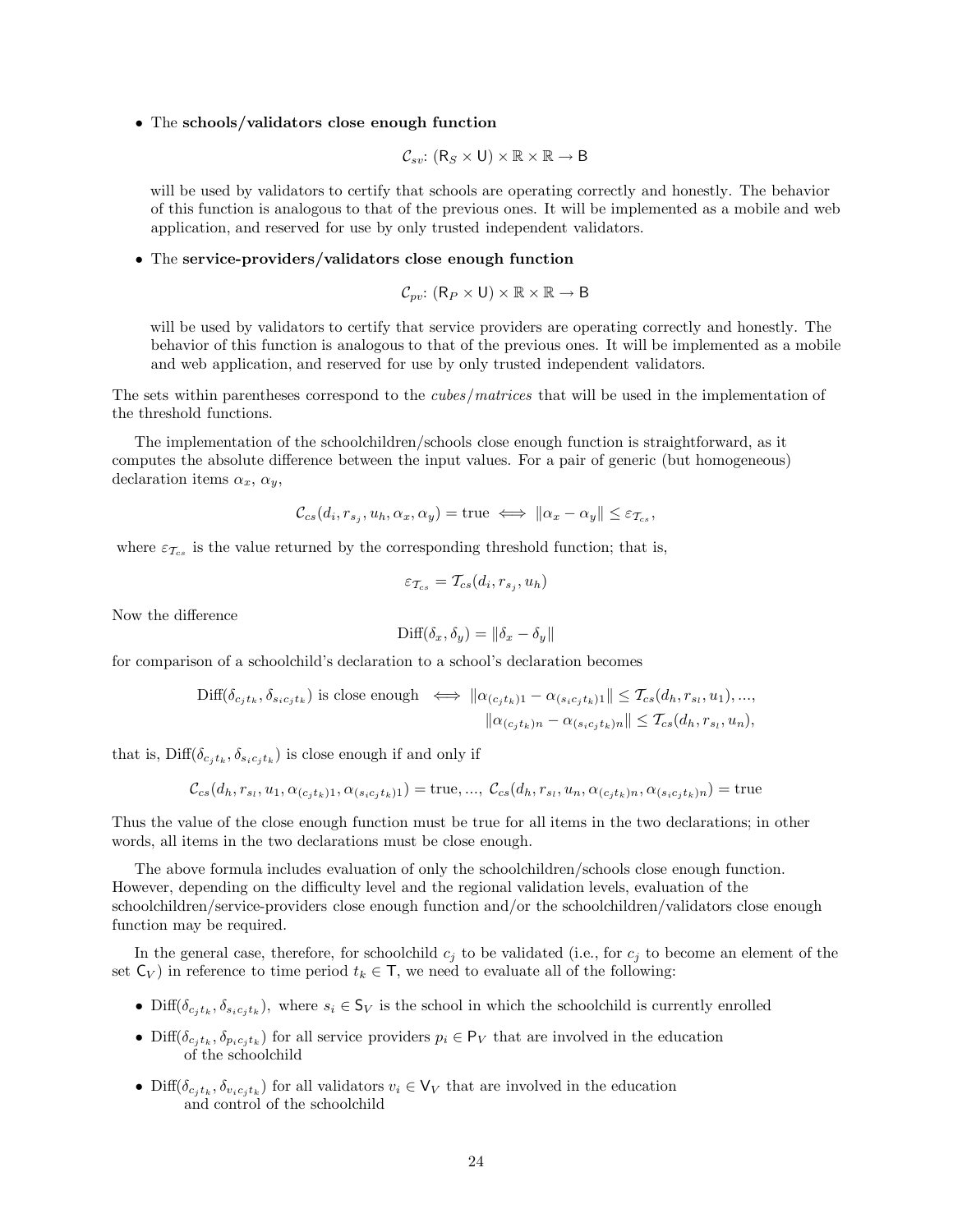Given the "Diff" function, the exact implementation of the declaration reliability function (in 5.4.1) is trivial:

$$
\mathcal{D}_R(\Delta_{c_jt_k}) = \text{Diff}(\delta_{c_jt_k}, \delta_{s_ic_jt_k}) \ \wedge \left(\bigwedge_{i=1}^l \text{Diff}(\delta_{c_jt_k}, \delta_{p_ic_jt_k})\right) \ \wedge \left(\bigwedge_{i=1}^m \ \text{Diff}(\delta_{c_jt_k}, \delta_{\nu_ic_jt_k})\right),
$$

where  $l$  and  $m$  are the numbers of service provider declarations and validator declarations, respectively, for schoolchild  $c_j$  in reference to time period  $t_k$ .

What this formula says is: The value of the declaration reliability function for schoolchild  $c_j$  in reference to time period  $t_k$  is true if and only if all the mandatory declarations are close enough in the sense defined by the close enough functions.

The declarations that always need to be present for schoolchild  $c_j$  are the schoolchild's declaration  $(\delta_{c_j t_k})$  and the corresponding declaration submitted by school  $s_i$  for schoolchild  $c_j$   $(\delta_{s_i c_j t_k})$ .

Optionally and depending on the boundary conditions, there could be declarations submitted by the related service providers  $p_i$  ( $\delta_{p_ic_jt_k}$ ) and—depending on the regional validation levels—declarations submitted by the related validators  $v_i$  ( $\delta_{v_ic_jt_k}$ ).

What is also important to highlight is that  $t_k$  does not refer to an *instant in time*, but rather to a period of time, for example, a specific day or week or an interval between two dates. The length of  $t_k$ depends on the regional validation levels.